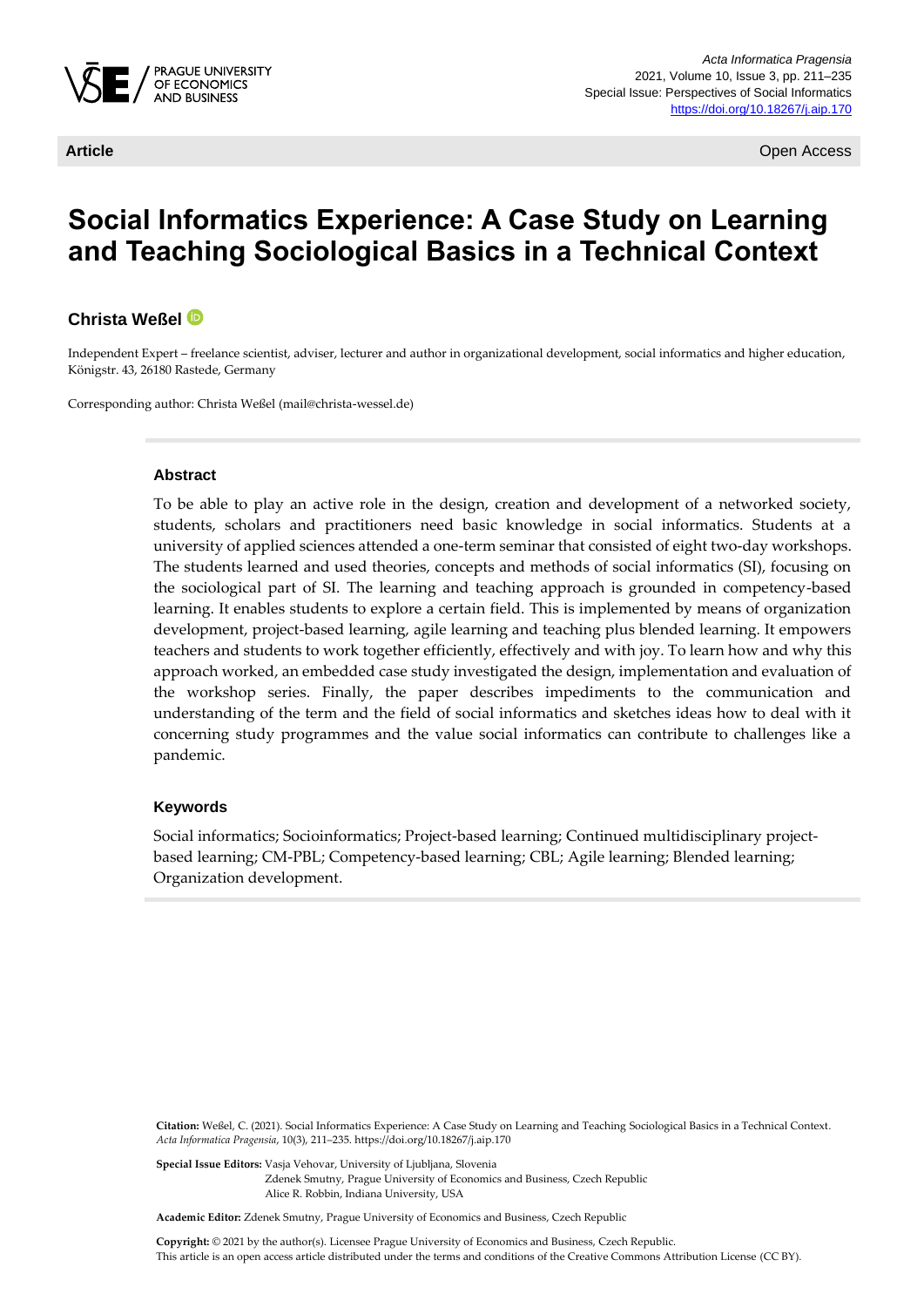# **1 Education in Social Informatics**

When did the digital era start? Was it with the World Wide Web and the Internet during the 1980s and 1990s? Or earlier, with the astronauts and the men on the moon? Whenever it started, the COVID-19 pandemic showed from its beginning in 2020 how useful and sometimes harmful information and communication technologies can be in the mastering of such a worldwide challenge. This relates to nearly all aspects: health care systems, government, education, public services, economics and of course the private life and physical and socio-psychological well-being of people. Communication in social media is of special relevance (Darius and Stephany, 2020).

Both are important: technology and social aspects. Social informatics (SI) strives to cover both.

*SI can be broadly defined as a research field that focuses on the research of sociotechnical interactions at different levels in connection with the development of the information society, including the social aspects of computerization and informatization, which can be structured into three main areas: interactions between ICT and humans, ICT applications in the social sciences, and ICT applications as a social sciences research tool.* (Smutny and Vehovar, 2020, p. 537)

In a broader context for the daily life of social informatics, I propose the following definition of SI, translated from Weßel (2021a, pp. 20-21):

*Social informatics deals with the interrelationship of information and communication technology and social change. This affects individuals, groups, (international) organizations (companies, public authorities, associations, etc.) plus local communities, states and international communities of states.*

*The task of social informatics is to support by research and development the design, implementation and maintenance of information systems for the benefit of individuals, groups and society, so that those who develop, build, sell and maintain these systems tailor technology to people and not conversely. To afford this, social informatics builds upon disciplines such as sociology, psychology, philosophy, anthropology, historical sciences, economics, law and – of course – computer sciences.*

*Especially the World Wide Web and the Internet have a lasting effect on our daily life: Web 1.0 (static data presentation), Web 2.0 (the reader turns into a player, for instance in social media), Web 3.0 (semantic) and the Internet of Things, Internet 4.0.*

*To be able to play an active role in the design, creation and development of a networked society, students, scholars and practitioners need basic knowledge in social informatics.*

Interesting education programmes and materials stem from the United Kingdom, Russia, South Africa, Slovenia, the United States and Germany. Research institutes in Scotland, Germany, Russia, Italy and the Middle East focus on social informatics. Smutny and Vehovar (2020) identify five to seven schools of social informatics distributed worldwide. The particular scientific scope affects the design of study programmes and the diversity of contents. One of the early study programmes in social informatics was implemented in Slovenia. The Faculty of Social Sciences at the University of Ljubljana (2021) has offered a study programme in social informatics since 1984 (Smutny, 2016).

In Germany, the term social informatics is not widely known. Computer scientists speak about "Informatik und Gesellschaft", information technology and society. This topic has been part of curricula in computer sciences for decades. The 2000 and 2001 lecture topics of Professor Wolfgang Coy at the Humboldt University Berlin are a fine example (Coy, 2000). In my view, the headlines are still applicable with minor adaptations in today's seminar on social informatics. Only a few universities in Germany offer a particular degree programme in social informatics, for instance the University of Kaiserslautern. The university calls the bachelor and master programmes "Socioinformatics" (TU Kaiserslautern, 2021).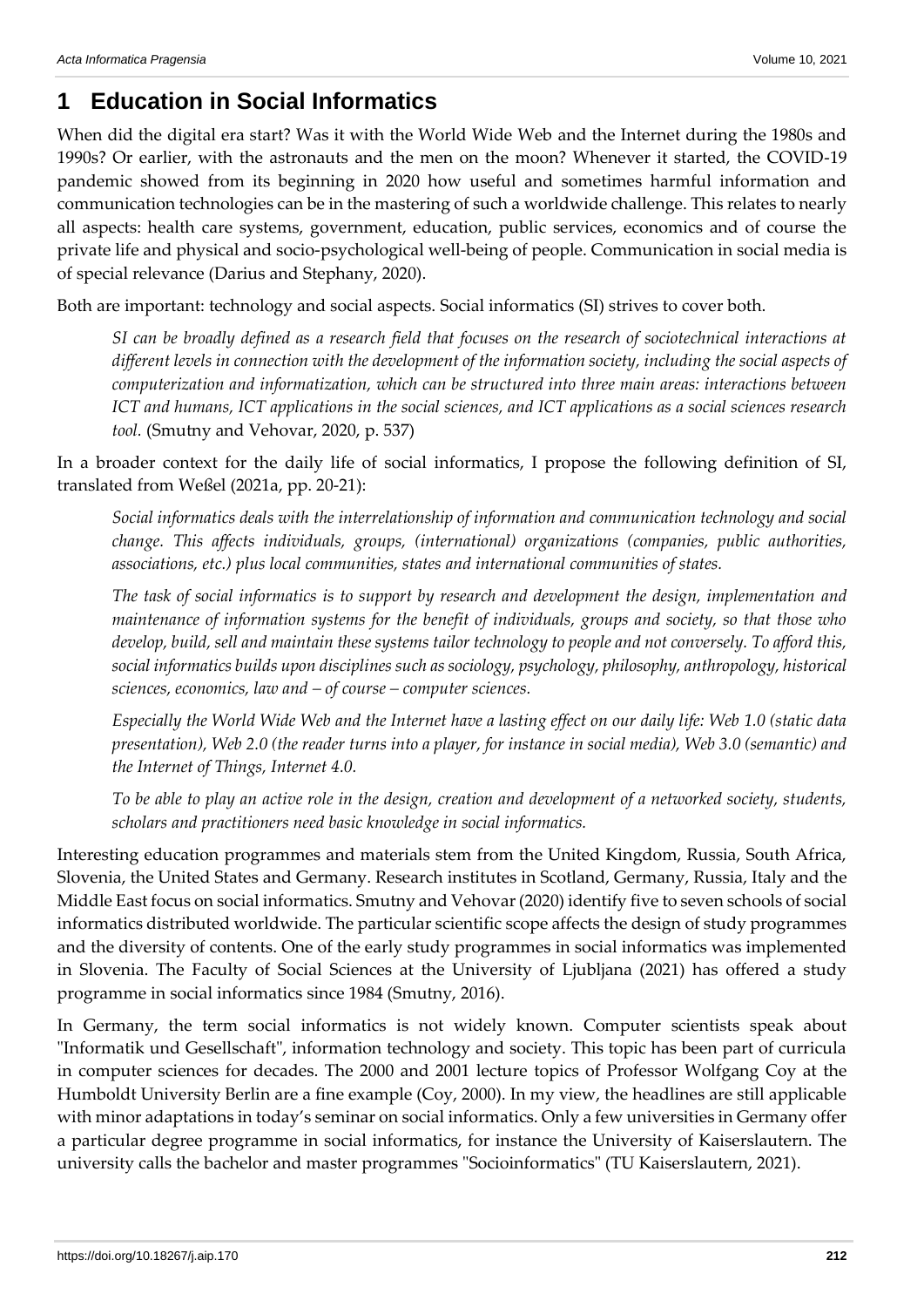Another approach is to focus in a study path on social informatics (HFU, 2021). From 2015 at the Hochschule Furtwangen (HFU), a university of applied sciences, offered a SI branch of study in the bachelor programme "IT Product Management". The study programme included two modules on social informatics during the fourth term, "Information Technology and Its Social Context" and "Social Nets". The modules combined lectures and seminars. During the summer term 2017 and the winter term 2017/2018, a visiting lecturer was hired to perform these modules. With the consent of the university, she merged them in the workshop series "Social Informatics". This was her answer to the question, "How can students learn about SI?" To provide high quality, she performed an attending study as a participating observer: as a teacher and a researcher, performing the study "Social Informatics Experience: Learning and Teaching Sociological Basics in a Technical Context" (short: Social Informatics Experience). From here on, I report and reflect in the first person. The paper is written in a personal style as Stake advocates it (Stake, 1995, p. 135).

Based on the finding that competency-based learning enriches students' learning success and satisfaction (Jones et al., 2002) and on the development of continued multidisciplinary project-based learning (Weßel and Spreckelsen, 2009) plus former experience with the transfer of CM-PBL to seminar settings (Weßel, 2010 and 2015), I assumed that the CM-PBL approach can be transferred to a workshop series setting, that agile learning and teaching support this, and that students' commitment, success and satisfaction is high in this setting.

The aim of this paper is to answer the research questions, "How can the concepts of continued multidisciplinary project-based learning (CM-PBL) and agile learning and teaching (ALT) be transferred to a one-term seminar setting in social informatics?" – "Does it work?" – "How does it work?" – "Why does it work?" – "What is necessary to make it happen?" The study should answer especially the "how" questions to offer interested colleagues, students and other stakeholders in learning and teaching, such as university managers, an example and perhaps inspiration for their own work. The learning and teaching approach described here is not restricted to SI. It can be used for other topics and fields. The design of the seminar as a workshop series, the data and the conclusion are intended to be used and perhaps useful in further research, decision making and application especially in the multi- and trans-disciplinary field of social informatics.

The paper is organized as follows. After a short description of some didactic basics in "Learning and Teaching", which are elaborated in **Appendix A**, the method of case study considering action research and triangulation is outlined with immediate references to the application in the study "Social Informatics Experience". The section "SI Workshop Series" presents the results of the study. The final subsection of the results contains a students' design for a study programme for social informatics. This builds the transition to the discussion and the conclusion.

# **2 Learning and Teaching**

Students need a comprehensive education in subject-specific, methodological and social competencies and skills. Learning in realistic scenarios is based on the theory of cognitive learning: learning by insights and on a model empowers the learner to explore a topic autonomously, to use scientific methods and to develop solutions. This enhances the learner's motivation and improves the learning outcome in the short, medium and long term (Felder et al., 2000; Slavin, 1996). Teachers envision themselves as facilitators, mentors and guides (Weßel and Spreckelsen, 2009). The purpose of competency-based learning (CBL) is to empower students to develop these skills (Jones et al., 2002). Several studies and experience during the last decades show that CBL and its realization via approaches such as project-based learning (PBL) and continued multidisciplinary project-based learning (CM-PBL) empower students to learn efficiently, effectively, with joy and holistically (e.g., Felder et al., 2000; Weßel and Spreckelsen, 2009). This is enriched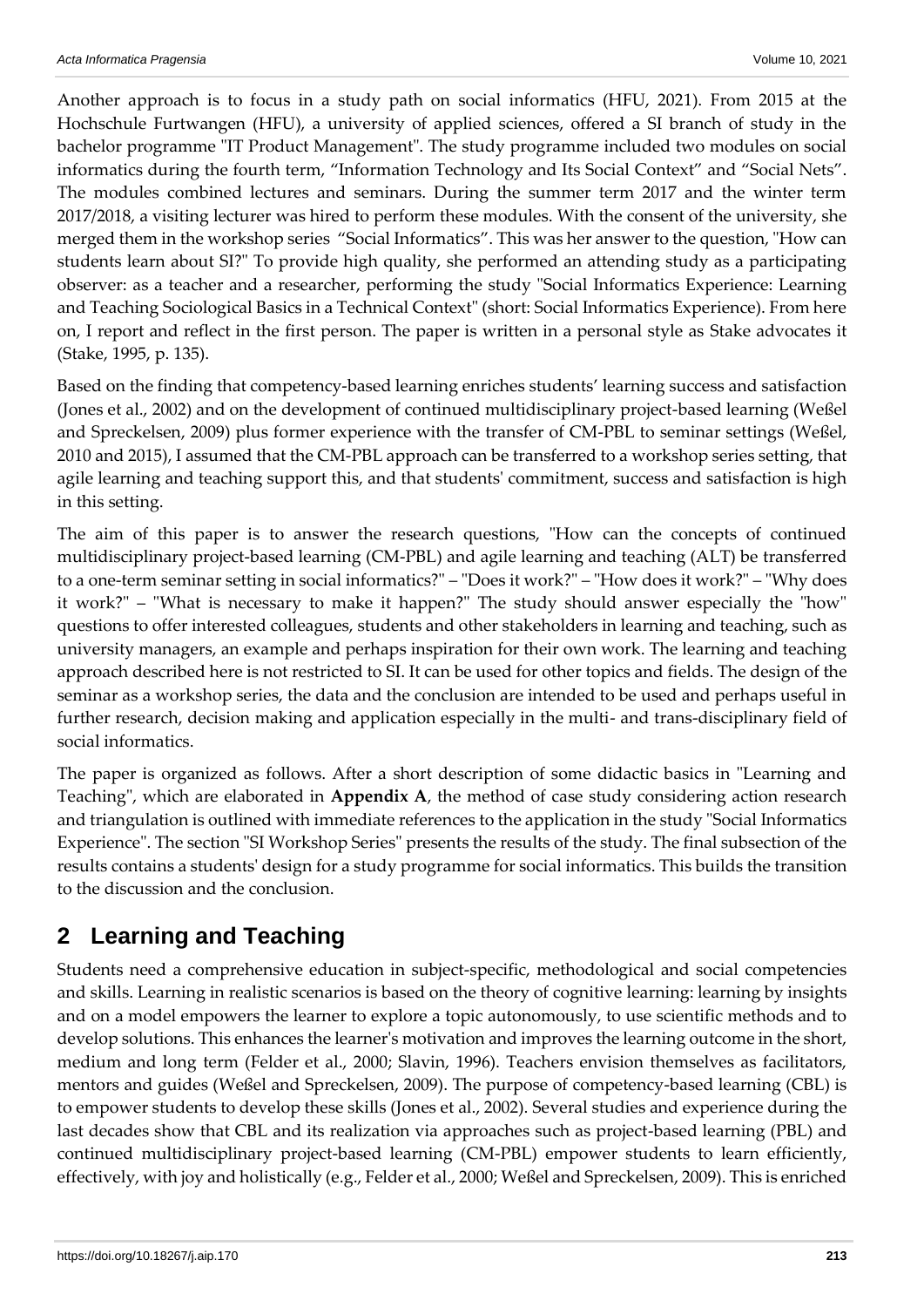by the application of agile learning and teaching (ALT) and blended learning (BL). **Appendix A** describes these theories, concepts and approaches in some detail.

As I am an organization developer, I use theories, concepts and methods of organization development (OD). The goal and purpose of OD is to pilot change for the well-being of both the organization and the people inside and beyond (Argyris and Schön, 1978; Cooperrider et al., 2008; Cummings, 2008; DeMarco and Lister, 1999; Laloux, 2014; Senge, 2006; Sennett, 2012; Wiegers, 1996). OD can be applied transorganizationally, organizationally, in a department, in projects and other settings, wherever people interact. Transferred to the implementation of a seminar, this means that a teacher as the OD manager in charge adopts this attitude and integrates students – the OD staff – and the university administration and colleagues – OD staff and management – into the design, planning, management and implementation process of a particular seminar. The students' salary is their learning, success and certificate. **Appendix B** describes some basics of OD.

## **3 Case Study Considering Action Research and Triangulation**

The study "Social Informatics Experience" was performed as a case study because there were two workshop series and, most importantly, because case studies strive to understand, to get new insights. and to answer how and why something happens as it happens and how and why something works (Stake, 1995, p. 1; Yin, 2018, p. 2). The case study approach uses especially qualitative research methods and, in certain designs, also quantitative methods (Scholz and Tietje, 2002, p. 14). It strives to take into account triangulation. The researcher can either be only an observer or both a researcher and a participant. In the study, I acted as a researcher and a participant, the teacher. The students are also researchers in so far as this study follows Lewin's action research (Lewin, 1946). The following sub-sections describe the methods and their application in the study.

## **3.1 Case study**

A case study takes place in the field. "In the field" means to perform a study not in a laboratory but in the "real" world. A case is a defined unit that can be explored and analysed. Case studies are used in education and research. In research, the purpose of case studies is to gain insights, to understand, to develop theories, models, concepts and hypotheses and – depending on the design – to test a hypothesis. The dimension and classification of case studies can be described by the aspects of design, motivation, epistemological status, purpose, data, format and synthesis (Scholz and Tietje, 2002, p. 10). There are four basic case study designs, which can be sketched in a 2x2 table (Yin, 2018, p. 48). One dimension is the number of cases: single or multiple. The other dimension is the number of analysed units. A holistic case study has one unit. If more than one unit is analysed in a case, it is an embedded case study. The steps of a case study are: definition of research questions and case(s), sketching of the research process, performance of data collection, analysis and conclusion.

The study "Social Informatics Experience" is *designed* as an embedded two-case study. The units of the cases are "students (socio-demographic attributes)", "commitment", "success" and "satisfaction". The two editions of the workshop series build the two cases: case 1 in the summer term 2017; case 2 in the winter term 2017/2018. The *motivation* is both intrinsic and extrinsic. It is intrinsic in that the researcher is simultaneously the teacher and is interested in the well-being of the students and success of their learning. It is extrinsic in that the design of the seminar as a workshop series, the data and the conclusion can be used and perhaps useful in further research, decision making and application. The *epistemological status* is explorative, descriptive and explanatory. Explorative means learning whether such an approach is possible in such a setting. It is descriptive by the use of the concepts of PBL and agile learning and teaching. Explanatory means formulating the hypothesis that students will learn more efficiently, effectively and with more joy than in other, conventional settings. The *purpose* of this study was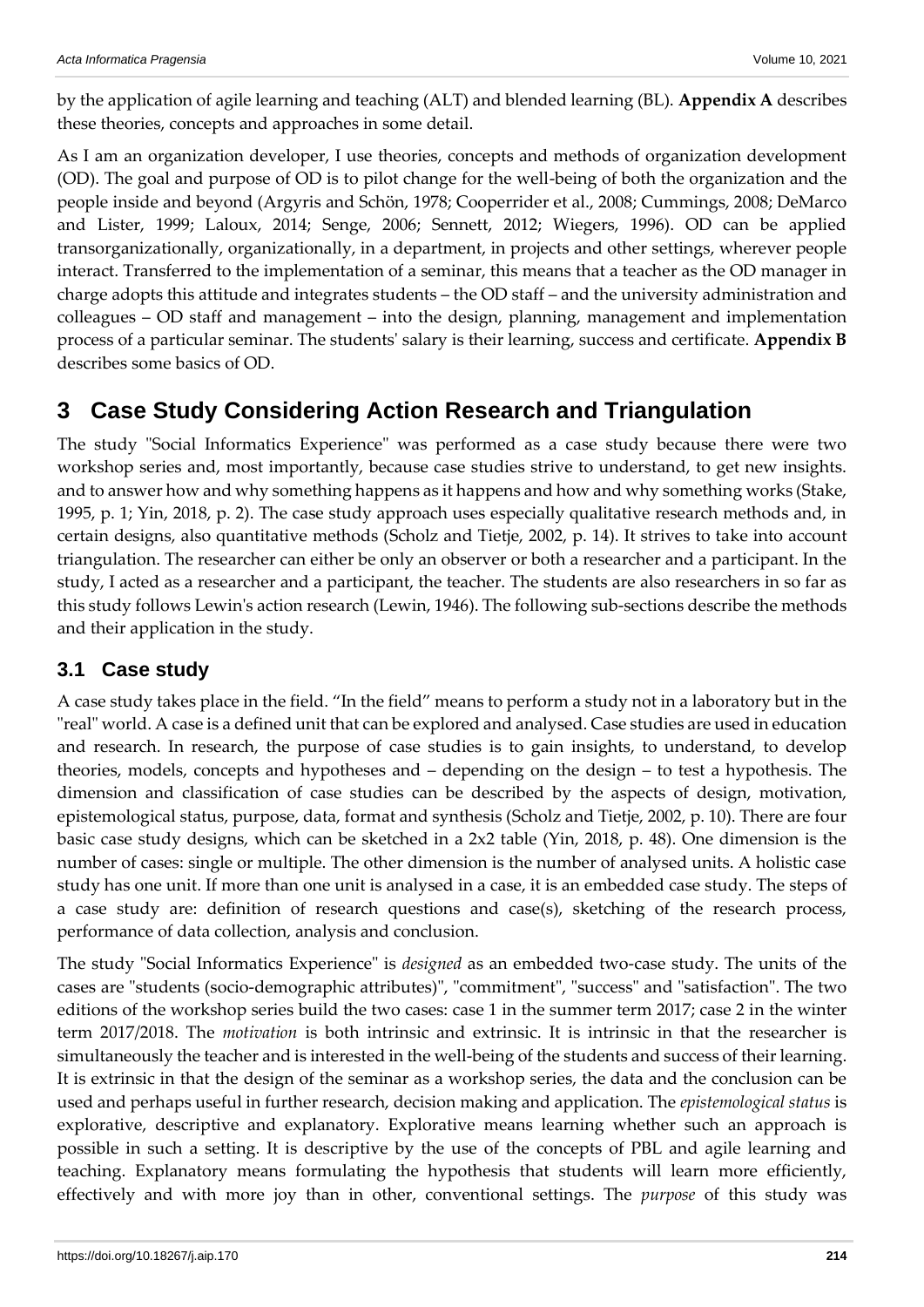action/application. The *data* were both qualitative and quantitative. It should be noted here that the quantitative data are to be seen as part of the description without any statistical tests. The study's *format* is structured with three phases of data collection and by the design of the seminar as a workshop series. The *synthesis*, that is the knowledge integration, is based on the analysis and the interpretation of the collected data with awareness of conventional learning settings. The synthesis is elaborated in the discussion and in the conclusion and outlook sections.

## **3.2 Action research**

The student knows the answer. The preceding sentence is inspired by the approach "the client knows the answer", attributed to organization developers such as Kurt Lewin, Chris Argyris and Donald Schön. Kurt Lewin (1890–1947) coined the term "action research" in the 1940s. His research and work as a consultant for companies and the government and work with the people in these organizations focused on group dynamics and change. Lewin became aware that only cooperation of scientists and practitioners offers relevant progress and new insights: "*Socially, it does not suffice that university organizations produce new scientific insights. It will be necessary to install fact-finding procedures, social eyes and ears, right into social action bodies.*" (Lewin, 1946, p. 38)

He defined three steps: "*planning, executing, and reconnaissance or fact-finding*" (ibidem, p. 38). Scientists and practitioners perform these steps together. This approach answers four purposes: evaluation, to check whether the intended goals are achieved; learning, to gain insights on the strengths and weaknesses of an action or method; gaining material for both the planning of next steps and for revision or redesign. In the study "Social Informatics Experience" the practitioners were the teacher, the university administration and the students. The teacher designed the workshop series, all the practitioners were involved in the planning and the evaluation, the students and the teacher performed ("executed") the workshop series. The approach was formative. During the preparation and execution of the workshop series, the teacher and the students evaluated and adapted the workshop sub-topics to the needs, questions and suggestions of both the students and the teacher.

## **3.3 Triangulation**

Qualitative research is characterised by openness, explication, subjectivity, reflection and interpretation (Strauss and Corbin, 1998, p. 7). It is an iterative process, maintained until saturation is reached. Qualitative studies are performed incrementally. The researcher goes into the field to learn about people, their life, their work, their needs and their ideas. The data collection is performed, for example, as observation or interviews and relies on textual formats. The high quality of the research is assured by triangulation (Ammenwerth et al., 2003; Stake, 1995, pp. 107-120; Yin, 2018, pp. 127-129). This means working with different sources of data, methods, observers and/or theories. The study "Social Informatics Experience" meets three of these.

The *methods* are both qualitative and quantitative. The qualitative research methods used here include observation, interviews and analysis of text documents (students' portfolios, teacher's blog, university website). Descriptive quantitative data and figures stem from the university website, the cases and the evaluation questionnaire in case 2. There are several *data sources* gained by the exploration of different units in the university context and the two cases. There was only one *observer* (researcher); thus, this triangulation criterion is not fulfilled. The study uses several *theories* and suppositions. These are competency-based learning, action research and organization development. Competency-based learning fosters students' short-term, medium-term and long-term learning success in professional and social skills. Action research is characterized by close cooperation between the researcher and the actors in the research object. Organization development is in turn based on theories, insights and methods from sociology, psychology, economics and didactics.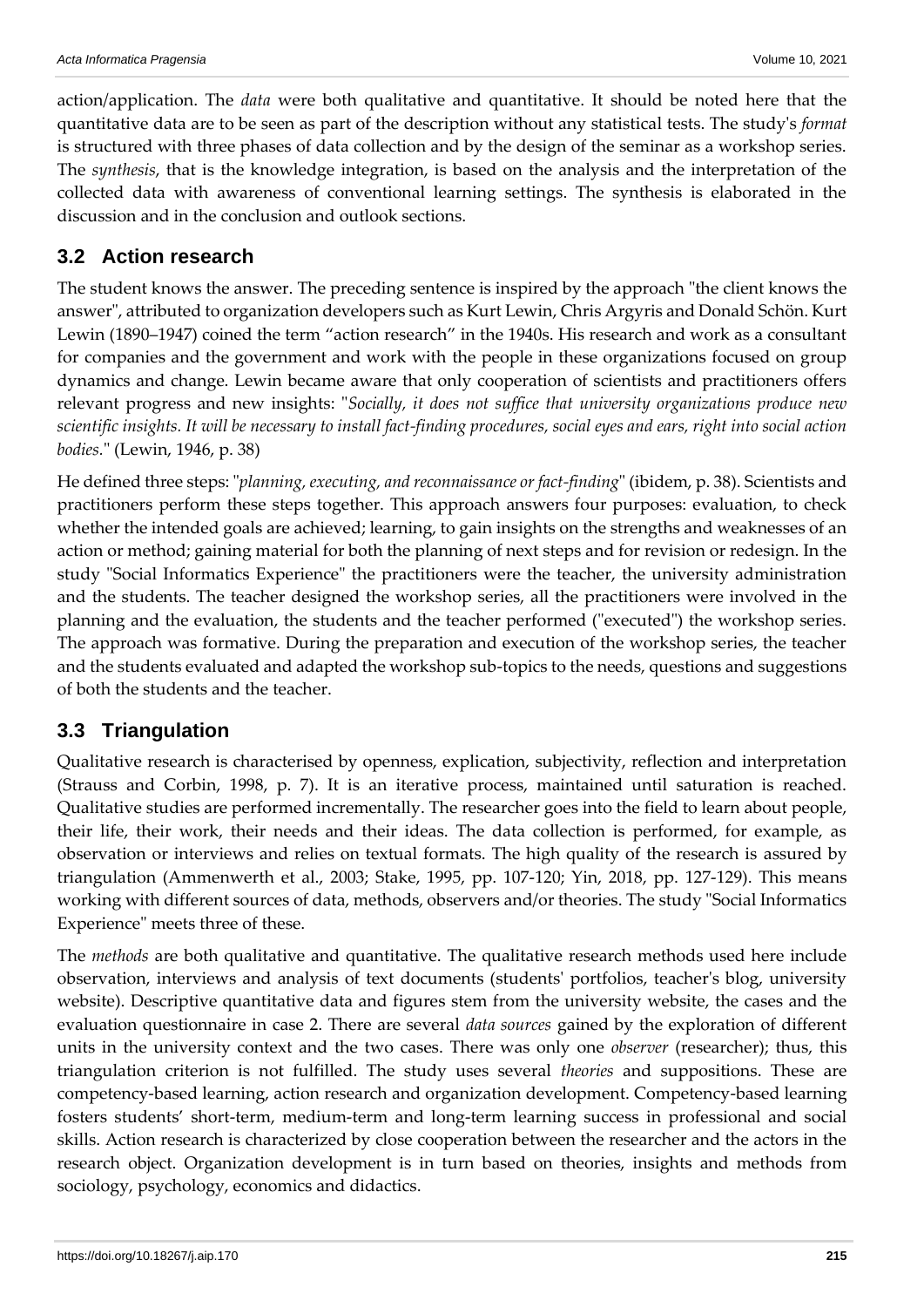## **4 SI Workshop Series**

This section reports on the results. It starts with the research questions, the data and the setting. The workshop series follows with "Topics and contents" and cases 1 and 2. The workload is described for both cases together, as there are strong similarities. A students' design of a study programme for social informatics builds the transition to the following Discussion section.

## **4.1 Research questions**

The study spans two workshop series. This should afford to reach a high quality in the development, performing and evaluation processes. Based on the finding that competency-based learning enriches students' learning success and satisfaction (Jones et al., 2002) and on the development of continued multidisciplinary project-based learning (Weßel and Spreckelsen, 2009) plus former experience with the transfer of CM-PBL to seminar settings (Weßel, 2010 and 2015), I assumed that the CM-PBL approach can be transferred to a workshop series setting, that agile learning and teaching supports this, and that students' commitment, success and satisfaction is high in this setting. This led to the following research questions:

"How can the concepts of continued multidisciplinary project-based learning (CM-PBL) and agile learning and teaching (ALT) be transferred to a one-term seminar setting in social informatics?" – "Does it work?" – "How does it work?" – "Why does it work?" – "What is necessary to make it happen?"

## **4.2 Data**

Data were collected from November 2016 to January 2018 in three phases: context (the university), workshop series/cases 1 and 2. Qualitative data stem from observation, short group interviews (checkin/check-out on every workshop day), focus group interviews (workshops 5 and 8 in case 1) and texts (students' portfolios and own blog entries). Quantitative data include the description of the university on its website, the number of workshops and teaching units, numbers of students, participation and success rates in the proofs of performance and also the workload for both students and the teacher. The quantitative data are descriptive without further statistical testing.

## **4.3 Setting**

The Hochschule Furtwangen University (HFU) is located in the southwest of Germany (HFU, 2021a). About five thousand students are enrolled in bachelor and master programmes. One of the bachelor programmes is "IT Product Management" with the major fields in either software processes or social informatics (HFU, 2021b). It started in the winter term 2015/2016 and, during the fourth term in 2017 and 2017/2018, it included two modules on social informatics, "Information Technology and Its Social Context" and "Social Nets". It should be noted that the contents of the study programme has changed in the meantime. Thus, the reader will not find the description of the 2017 modules on the current HFU website, but they are online available via Weßel (2018). The first run had to take place during the summer term 2017. At that time, 121 students were enrolled in the study programme "IT Product Management". Twelve of them, four women and eight men, completed the fourth term. They were the first students enrolled in 2015.

On 29 November 2016, I got an e-mail from a professor at the HFU. They were looking for a visiting lecturer in social informatics. He found my blog section on social informatics and decided to ask me whether I was interested in teaching the SI modules during the summer term 2017. During our phone conversation one day later, he also asked me to take part in the staffing procedure of a professorship in social informatics in January 2017. I accepted both. Although I wanted to stay a freelance lecturer, I knew that this procedure would be a good opportunity to become acquainted with the university and some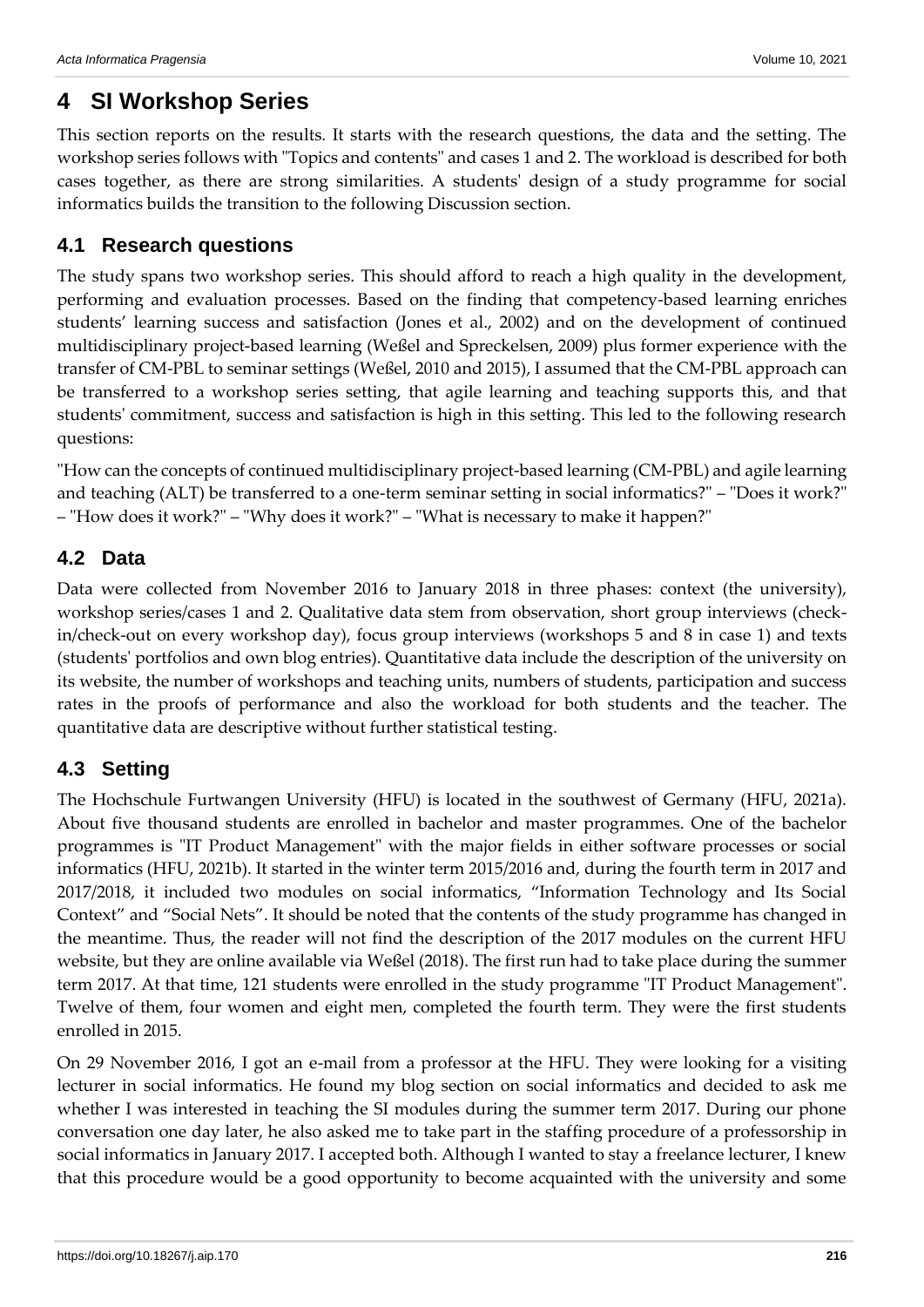colleagues, students and members of the administration, especially the office assistants at the Department of Computer Science, two month ahead of the semester.

The two modules covered overall 120 teaching units (each 45 minutes). The university accepted my proposal to merge them and to design and implement a setting with eight workshops (two days each) and two proofs of performance. The design started with questions on "What is social informatics?" I published the questions and a sketch of the proofs of performance in my blog on 24 February 2017 and discussed them with colleagues and former students (**Appendix C**). This led to the identification of the workshop topics, considering and integrating the requirements and contents that the university had included in the description of the modules.

The continued support of the two office assistants at the Department of Computer Science from the beginning in January 2017 until the end in January 2018 was crucial for the success. Furthermore, the students were involved. I sketched the structure and together we decided during the first workshop on aspects such as timetables for the proofs of performance plus the organization of the e-learning part of our work, using platforms for documentation and files and e-mail communication. During the terms, we adapted the topics and the timetable if the students or I asked for changes.

The workshops took place on Thursdays and Fridays every two or three weeks, starting at noon on Thursday and finishing on Friday afternoon. The breaks during the workshop days did not follow a strict timetable, only lunch was fixed: one hour, starting mostly at 12:30. For the shorter breaks everyone was in charge. I had to keep in mind the need for breaks. The students were required to announce the need for a break if I forgot it. The seminar room of the Department of Computer Science was large, about 15 m long by 12 m wide, overall about 180 square meters. Thus, we could put some tables aside to gain space for work in the room, for instance for the check-in/check-out.

We evaluated the satisfaction of both students and the teacher, formatively during the workshops in the check-in/check-out and in dialogues. This afforded to adapt the learning and teaching process and procedures in the course of the workshop series. On the whole, the students described their experience with the workshops, new insights and degree of satisfaction in their portfolios. I reported about my reflections and degree of satisfaction as the teacher in my blog on social informatics (Weßel, 2021b) and in a book on learning and teaching (Weßel, 2019, pp. 261-264).

## **4.4 Workshop topics and contents**

The objective was to empower students to use theories, concepts and methods from social informatics for their work as IT product managers. They shall be able to take social, political and technical preconditions into account and to be aware of the social and ecological responsibility of IT product managers. As the technical aspects were objects of other modules, the workshops focused on the following topics:

- 1. Getting started: Social networks and electronic media.
- 2. Exploration and evaluation: What do the users need?
- 3. Internationalization and globalization: Life is a net.
- 4. Product management and ethics: The art of balance between the technically feasible and social consequences.
- 5. Life world and work world: In fact I live while I work.
- 6. Hackathon: Let's work … and have fun.
- 7. Digital dexterity and Internet of Things: About handling the new.
- 8. Synopsis: It's all about communication.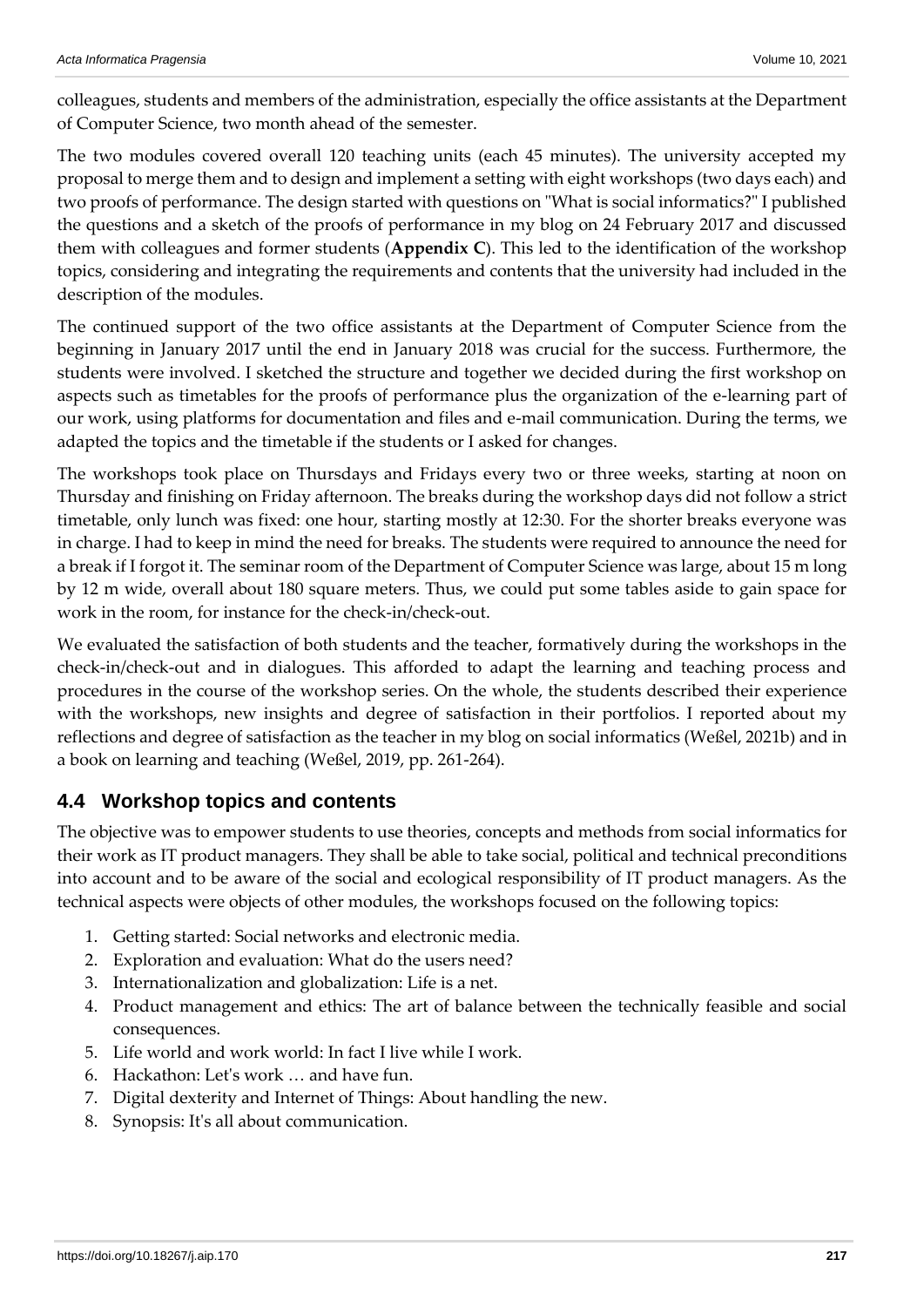Further topics were definitions in informatics, sociology, economics plus group dynamics and team work, network, organization and stakeholder analysis, innovation, digital dexterity, agile management and appreciative inquiry.

The complete curriculum has been available for students and the public in German since 2017 and also in English since December 2021 (Weßel, 2018). **Appendix C** gives an overview on the online curriculum with its topics such as introduction, contents and learning objectives, workshop series, proofs of performance and literature recommendation.

The students worked on proofs of performance in teams of two or three. The proofs were related to the two original modules that were merged in the workshop series. For "Social Nets", the students wrote a paper concerning a small students' research project on topics such as the smart city or digital dexterity. The proof of performance for "Information Technology and Its Social Context" was the creation of a portfolio. It had to contain several reflections on topics such as ethics and a description of the tasks on which the students worked during the workshops. The students presented their progress in each workshop and got feedback from their peers and from me, the teacher. The milestones for the proofs of performance are: building a small team, finding and describing a topic, literature, development, final questions (for the peers and the teacher), delivery and review. **Appendix D** offers some details on the scope and procedure.

The students and the teacher worked together using the agile learning and teaching approach (see **Appendix A.3** for more details).

### **4.5 Case 1: Summer term 2017**

The workshop series started on 30 and 31 March 2017 and concluded with the eighth workshop on 22 and 23 June 2017.

### **4.5.1 Students**

Five students enrolled, four men and one woman. Four of them were in their early twenties, one man about ten years older. All of them were born in Germany, two had an international background, their families coming from South-east Europe and the Middle East. Four of them had a job to make a living, at least partly. Other financial resources were provided by parents. During the first workshop they described their motivation to enrol in the social informatics study path for instance as "less technical stuff than in the other study path" and their interest in the social aspects of computer technology, information systems and digitization.

## **4.5.2 Commitment**

All five students took regular and active part in the workshops. They communicated to their peers and to me (the teacher) the reasons if they could not show up. The reasons were job obligations, illness or family matters. The students worked actively and reliably together on their proofs of performance. One student engaged himself thoroughly to manage the participation in the workshop series. Due to relays in former terms he had a big workload of more classes than usual. At first it seemed that he would not be able to take part, but as he told us during the third workshop: "I really want to take part, because this workshop series is special and I do not want to postpone this for another term." Later we learned that, if this student had left, we would have had to cancel the whole workshop series, as the university requested at least five participants. All of us, his peers and the teacher, were grateful that he sorted out his schedule to take part.

### **4.5.3 Success**

The students worked on proofs of performance in teams of two and three students respectively. The students' research topics were "How can we convert Furtwangen to a smart city?" and "How can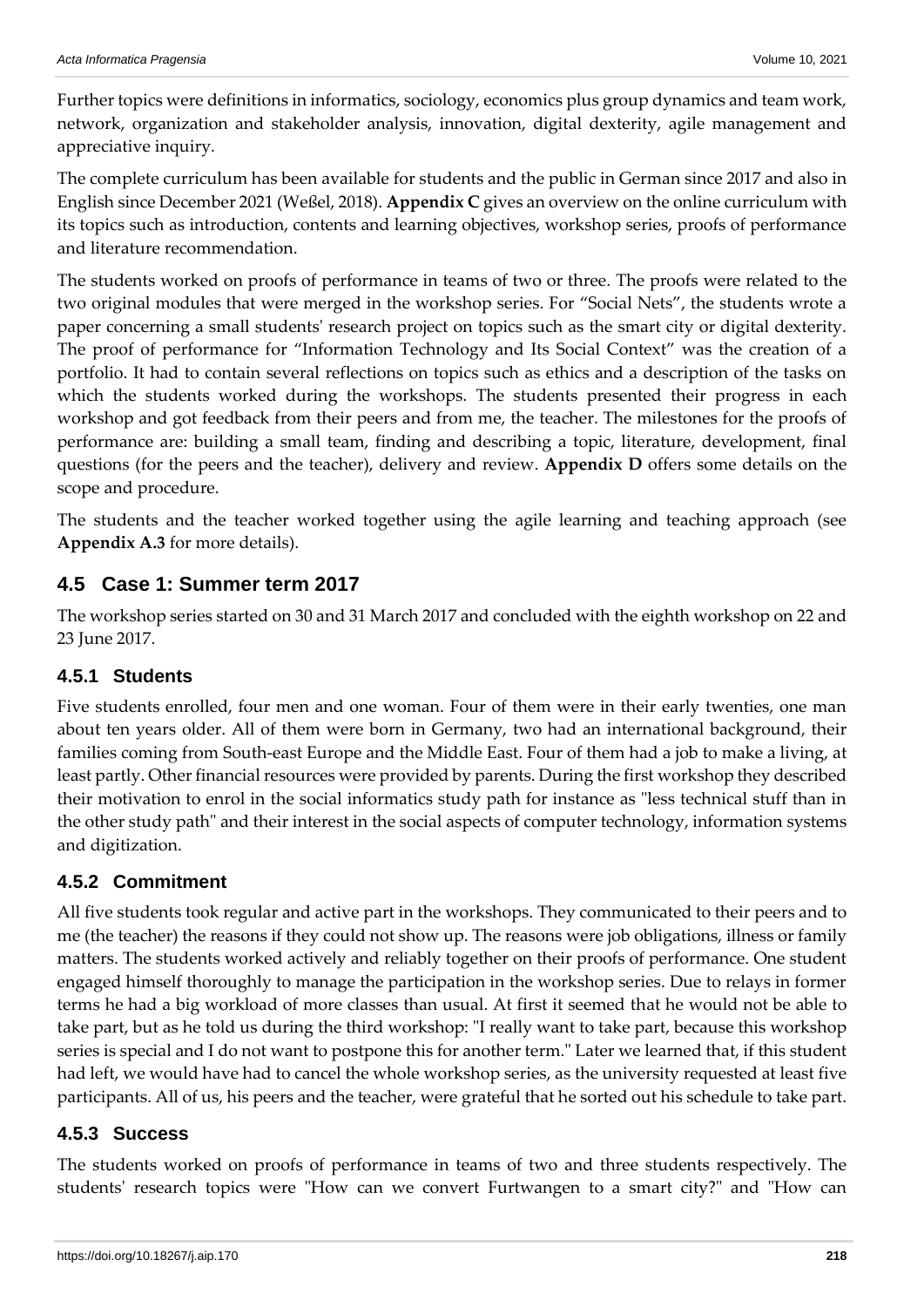marketing for a print medium take place in the digital era?" All five students succeeded and got good grades in both the students' research projects (one A, one B) and the portfolios (three A's, one B, one C).

### **4.5.4 Satisfaction**

The students' answers during the check-in on the first day of the fifth workshop induced a dialogue on the unfamiliar learning and teaching approach.

Workshop 5:

*Now at half-time of the workshop series – five out of eight are done – we draw up an interim balance. The learning setting is new in that CM-PBL requires and fosters cooperation in between the face-to-face learning*  days. One principle is: "Do not muse on a problem for more than two hours (for instance in Software *Development). Then you ask in the forum or your buddy or an expert in our team or outside who can help you."*

*We use the buddy system in the portfolio and in the students' research projects. Still it is unfamiliar for the students, not just to do their task for the next face-to-face learning, but to confer with their buddies, for instance on reflections in their portfolios, to ask for and to give feedback and to discuss questions.* 

[…]

*The students are pleased with our learning approach with dialogues, group exercises, visualizations and the analysis of movies with reference to IT Product Management and social informatics. Unaccustomed and thus – still – requiring some effort is the project setting. This requires that the students do not perform a final sprint during the second half or later up to the end of their term, but to work from the beginning on – continuously – on their proofs of performance, the portfolio and the students' research project.* 

(translated form the blog of 8 May 2017 – [https://www.christa-wessel.de/2017/05/08/ich-lebe](https://www.christa-wessel.de/2017/05/08/ich-lebe-auch/)[auch/\)](https://www.christa-wessel.de/2017/05/08/ich-lebe-auch/)

In summary, the students offered feedback on their experience with the workshops, new insights and degree of satisfaction in their portfolios.

Bachelor student of IT Product Management, early twenties:

*Now we look at the closing words of the portfolio. They show my personal conclusion, describing my reflection on the semester overall, during which I attended the workshops in the modules "Social Nets" and "Informatics and Society". I liked the workshops overall although I'm not a person who likes to interact and to occupy centre stage. Unfortunately, I could not avoid this as our group consisted of just five students and the teacher. On the whole, this turned out to be positive, because the workshops were anything but boring lessons and indeed I had fun. The continued repetition of the subject matter lingered in the memory. Beside this I reflected intensely on my studies in IT Product Management and its parts. The flexible working style, for instance the organization of breaks and lessons, was relaxing and precious. My own learning targets were indifferent and not well defined in the beginning. I was able to shape and reach them during the semester. Besides, the inclusion of and work on topics apart from social informatics stemming from other modules were excellent. For instance we looked at quality management, feedback and presentations techniques. To sum up, I can say with good conscience that I have performed the modules "Social Nets" and "Informatics and Society" successfully.* 

(author's translation of the student's portfolio written in German)

During the final workshop we, the students and the teacher, performed a summative qualitative evaluation. We used questions otherwise in use for the evaluation of a consulting project with two perspectives (Weßel, 2017, pp. 247-248): (a) the client and customer, in our case the students; and (b) the service provider, that is the consultant or IT product manager, in our case the teacher, for instance: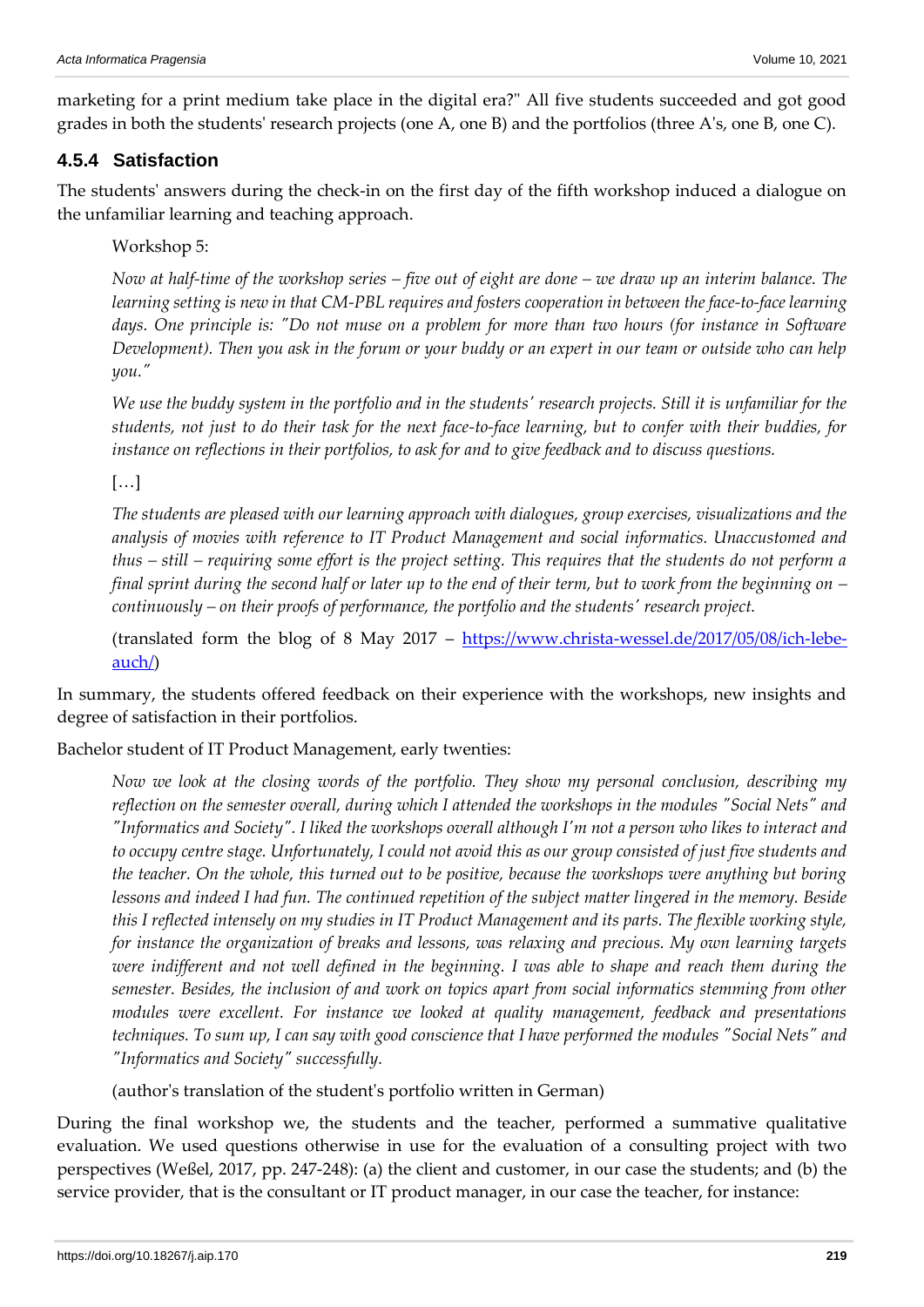- Objective achieved; assessment based upon in advance defined criteria.
- Balanced budget (here: time, effort).
- Learned something new.
- Satisfaction, assessment based on predefined criteria.
- What was good? And why?
- What was not good? And why? And how to improve?
- Client: can we proceed alone? Without the service provider?

Unfornhere Torates Unformance<br>Klient, Klubel<br>Studionale Fred Kan Imole  $\overline{7}$ de ere St Broked enezedabler - also with Aut Venes gjeloont<br>Venes gjeloont MWA<br>Ven Rood du N Ruch Zusätzt Nutzen (gelont, Drod, DC)  $\rightarrow$  Matrix Linksie<br>  $\rightarrow$  Matrix Linksie  $\sqrt{2}$ u fredunheit V Was war gut? Woon? => Finder PR Stues Unde  $\supseteq \bigcup_{\alpha s} \bigcup_{\omega \in \Gamma} \text{ and } \bigcap_{\alpha \in \Gamma} \bigcup_{\alpha \in \Gamma} \bigcap_{\alpha \in \Gamma} \text{ and } \bigcap_{\alpha \in \Gamma} \bigcap_{\alpha \in \Gamma} \text{ and } \bigcap_{\alpha \in \Gamma} \text{ and } \bigcap_{\alpha \in \Gamma} \text{ and } \bigcap_{\alpha \in \Gamma} \text{ and } \bigcap_{\alpha \in \Gamma} \text{ and } \bigcap_{\alpha \in \Gamma} \text{ and } \bigcap_{\alpha \in \Gamma} \text{ and } \bigcap_{\alpha \in \Gamma} \text{ and } \bigcap_{\alpha \in \Gamma} \text{ and$ V Was 9st near Filme Blog  $LJQ$  $Ser1SRJud$ Kunder Thomas wir allein weitermal Liollen wir wecks unt diese  $Q$   $Li$ A. Welcham Theme

*Figure 1. Summative, qualitative evaluation, Workshop 8, 23 Jun 2017.*

We saw the goals of the workshop series met and were satisfied. We rated the quality of our work together in the small teams and in the large group of students and teacher between 7 and 8.5 on a scale from 1 to 10.

### **4.6 Case 2: Winter term 2017/2018**

The workshop series started on 2 and 3 November 2017, and concluded with the eighth workshop on 18 and 19 January 2018.

### **4.6.1 Students**

Eleven students enrolled, all male, aged between early twenties and early thirties. The cultural background was mixed. Some were born in Germany with their families coming from Germany (about half of the participants), some were born abroad and they and their families had migrated to Germany and some were born in Germany and their parents or grandparents had come to Germany. The countries were located in South-east Europe and the Middle East. Several students had a job to make a living, at least partly. Other financial resources were provided by parents. Similar to the students in case 1, the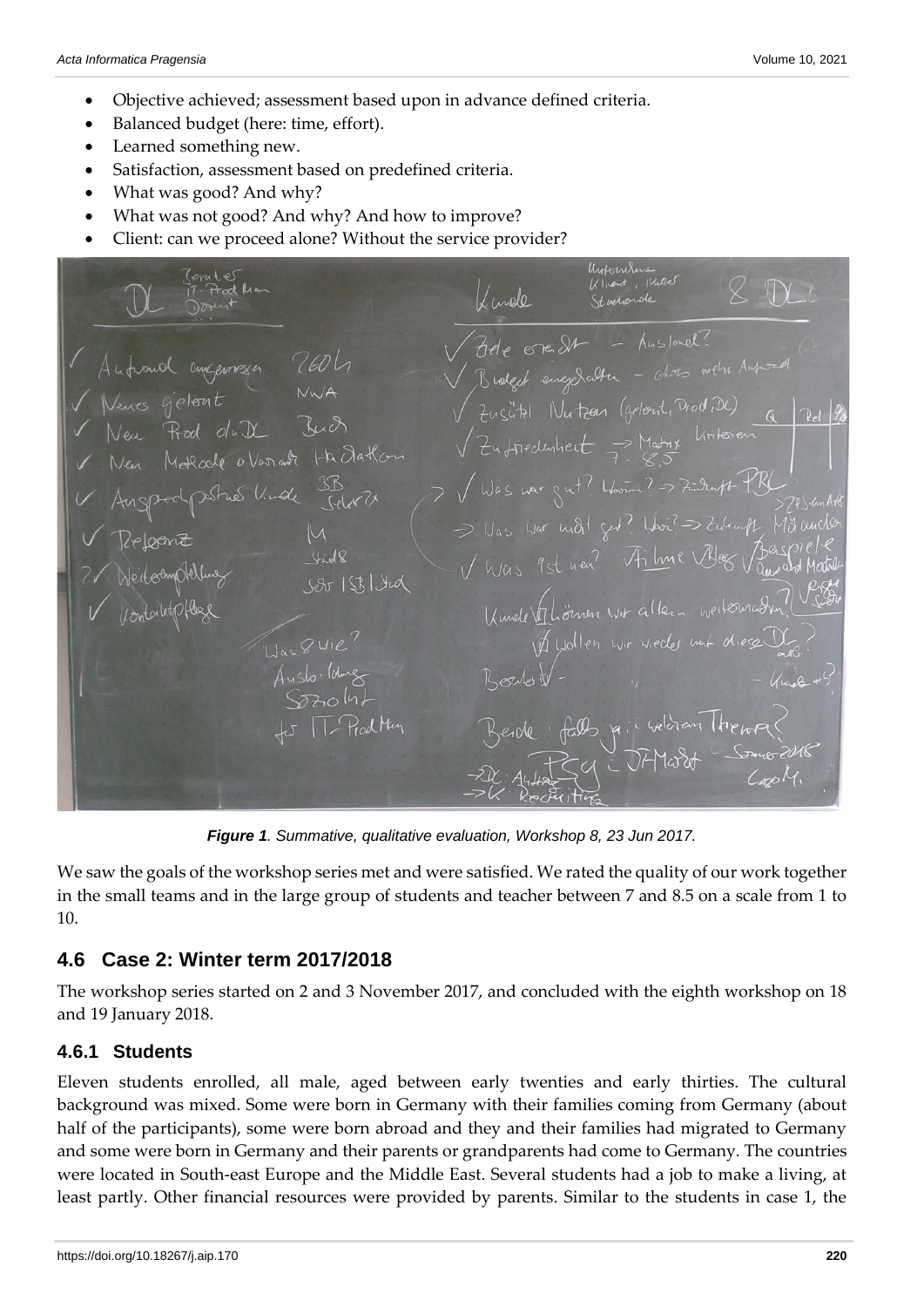students described during the first workshop their motivation to enrol in the social informatics study path, for instance as "less technical stuff than in the other study path" and their interest in the social aspects of computer technology, information systems and digitization.

### **4.6.2 Commitment**

The attendance rate was as follows. Ten students missed three to six of the sixteen workshop days. They communicated to their peers and to me (the teacher) the reasons if they could not show up on a day or during a whole workshop. The reasons were job obligations, illness or family matters. One student missed seven of the sixteen workshop days. In the beginning he offered no reasons to his peers or to me. I intervened in a one-to-one conversation during the third workshop and reminded the student that his participation in the workshops was crucial not only for him, but also for his peers to succeed at the proofs of performance. The other ten students worked actively and reliably during the workshops and at their proofs of performance.

### **4.6.3 Success**

In the students' research project three of the four teams succeeded with a B. One group failed and got an F. The students' research topics were "Digital dexterity"; "Marketing for a musician and his media in the digital era"; "Social nets as marketing media for the selling of mobile phones" and "Gaming". One student failed with an F in his portfolio. The others succeeded: three A's, six B's and one D. The student, who failed in both the portfolio and the students' research project, was the student who had missed seven days of the workshops. This student's peers in the students' research project could not compensate for his low commitment. On the final day of the last workshop, they expressed their understanding of my obligation to assess the group's work. In advance, before I graded this students' research project with an F, I consulted with the head of teaching at the Department of Computer Science. He confirmed that I had to take this route.

### **4.6.4 Satisfaction**

After the eight workshops, the eleven students filled in an evaluation questionnaire provided by the university. In both the descriptive statistical part and in the qualitative part, the students described their satisfaction with the quality of the teaching and their own contributions as high and their workload as appropriate. Furthermore, the students described their experience in the portfolios.

Bachelor student of IT Product Management, early twenties:

*What was extraordinary during these workshops, we were asked during our tasks to think for ourselves and not always to use the internet. Thus one should be able to gain independence of digitization, otherwise one would go daft.*

(author's translation of the student's portfolio written in German)

Bachelor student of IT Product Management, early twenties:

*The overall reflection becomes my final words in this portfolio, to be read as conclusion. Here I go into the workshops and not into the contents of the portfolio so far. Through these workshops I became acquainted with a new way of learning. The workshops so far are very well structured and have brought more fun than any dry lecture or seminar. Thus, time passed remarkably faster, because we moved a lot and one had always something to do. Beside this, I like a lot that movies can bring us important insights, because this brought modern methods to the fore. I see the peer reflection* [\*] *during the first part of a particular workshop on the topics of the previous workshop as a useful method, because more than expected is kept in memory.*

*In addition I gave thoughts to my study programme "IT Product Management" and I faced intensely up to its components. Furthermore, I appreciated the conjunction of social informatics with problems, questions*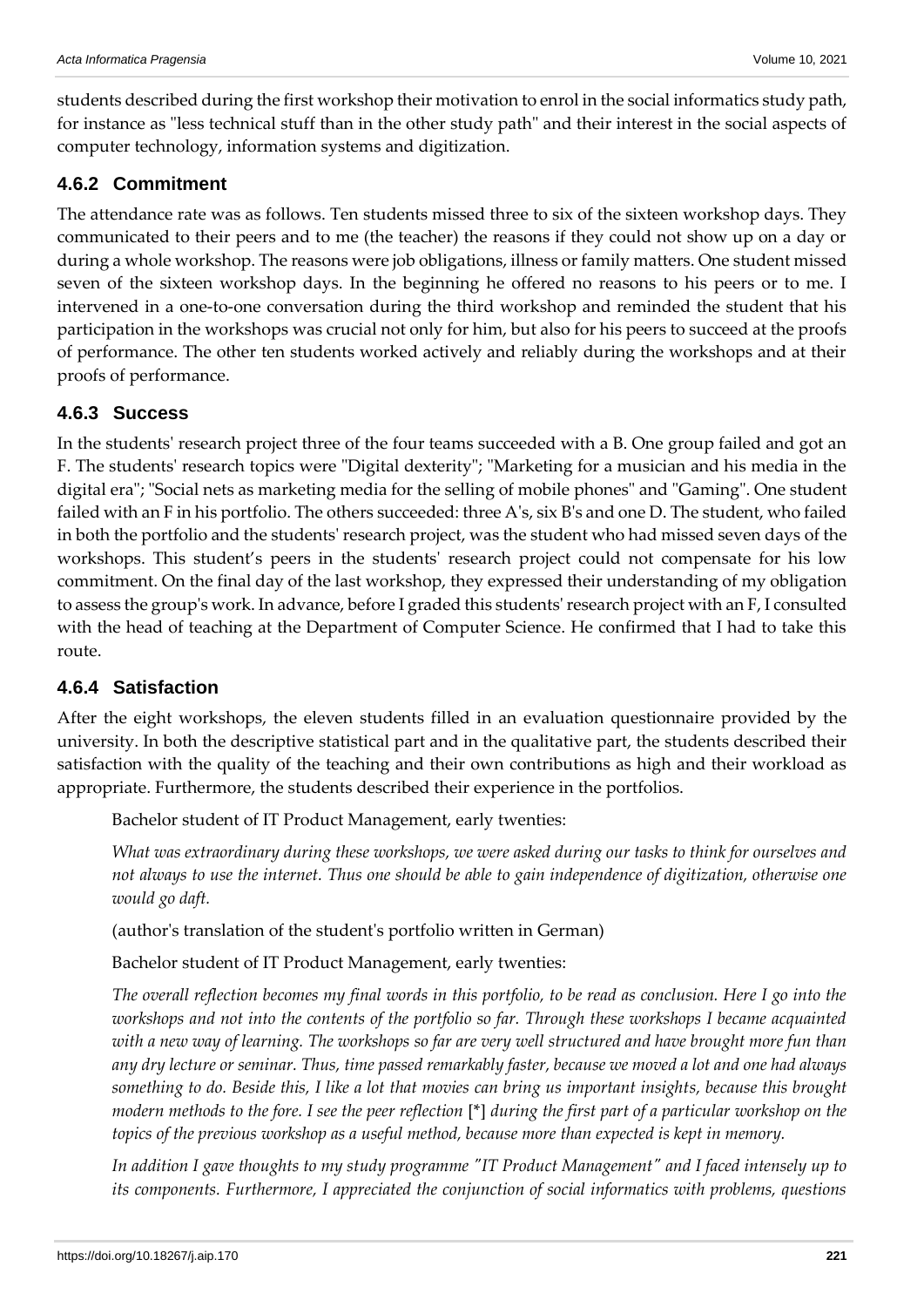*or tasks from other modules of this term, for instance certain components like leadership and team building*  […]*.* 

*In conclusion, I can say I have gained a new repertoire of knowledge and I discern in my case a constant learning process.*

(author's translation of the student's portfolio written in German)

[\*] *Peer reflection*: Two students discuss with the others the topics of the previous workshop, using anything but a presentation. Often they developed and used special quizzes and other games. This takes about twenty to thirty minutes and follows the learning by teaching approach.

## **4.7 Cases 1 and 2: Workload**

The Bologna Process expects 25 to 30 hours per credit (European Commission/EACEA/Eurydice, 2020, p. 10). 60 credits correspond to a full-time equivalent academic year, 1500–1800 hours. The workshop series covered two modules with 90 hours of face-to-face learning (contact hours) and expected 270 hours of self-study, resulting in 12 credits. This corresponds to 30 hours per credit.

The students in case 1 and case 2 described their overall workload including the proofs of performance as slightly higher than in other seminar settings, but adequate. In contrast to traditional approaches, the students reported a different distribution of their workload during the term (see paragraph 4.5.4 "Satisfaction").

The teacher's workload as a visiting lecturer comprised preparation, execution and post-processing of the teaching and also reviews of the proofs of performance and communication with the university administration. During my projects, I keep a logbook with the dates, events, work done and the hours spent. There were 120 teaching units in each term, 45 minutes each. This sums up to 90 hours. In case 1, my workload was 238 hours; this corresponds to 2 hours per teaching unit. In case 2, it was 129 hours, which means 1.1 hour per unit. The larger amount of workload during case 1 is related to the design of the seminar with its workshops and to the detailed documentation of the workshops in the blog, publicly accessible for the students and other interested people. During case 2, I did without a detailed documentation in the blog and referred the students to the blog entries of the previous term, as the content of the workshops were similar. The overall workload was 367 hours for 240 teaching units. The rate of 1.5 hours working load per teaching unit corresponds to former experience in the first and second runs of a seminar. Other freelance lecturers (visiting lecturers) told me that their workload was similar, sometimes higher for the first and second runs of a seminar.

What is not included, but of course done and thus needs to be added, is the time to keep up with the social informatics discipline. I tried in vain to find recent surveys and studies on teachers' workload and faculty's workload. Perhaps I failed in my research or the topic is not of peculiar interest. Nevertheless, I would like to recommend the University of Dayton's "University Faculty Workload Guidelines" (2011). It is a holistic overview and also puts an emphasis on the need for teachers' continuous learning: "*A faculty member who is teaching twelve semester hours per semester can be expected to spend at least an additional twentyfour clock hours in teaching-related activities, including keeping up with her/his discipline.*" (University of Dayton, 2011, p. 6; p. 2 in the PDF).

## **4.8 Study programme for social informatics: students' design**

On 23 June 2017, during the final workshop of case 1, the students developed a study programme for social informatics. The leading question was: "What should students learn and how would you implement it?" The students used the 8+1 W questions and sketched a mind map. The 8+1 W questions comprise (Weßel, 2017, pp. 33-40): What for? objective; Why? motivation and cause; What? contents and tasks; Who? roles and functions; Whom for? target group, client, customer; hoW? methods; When? timescale and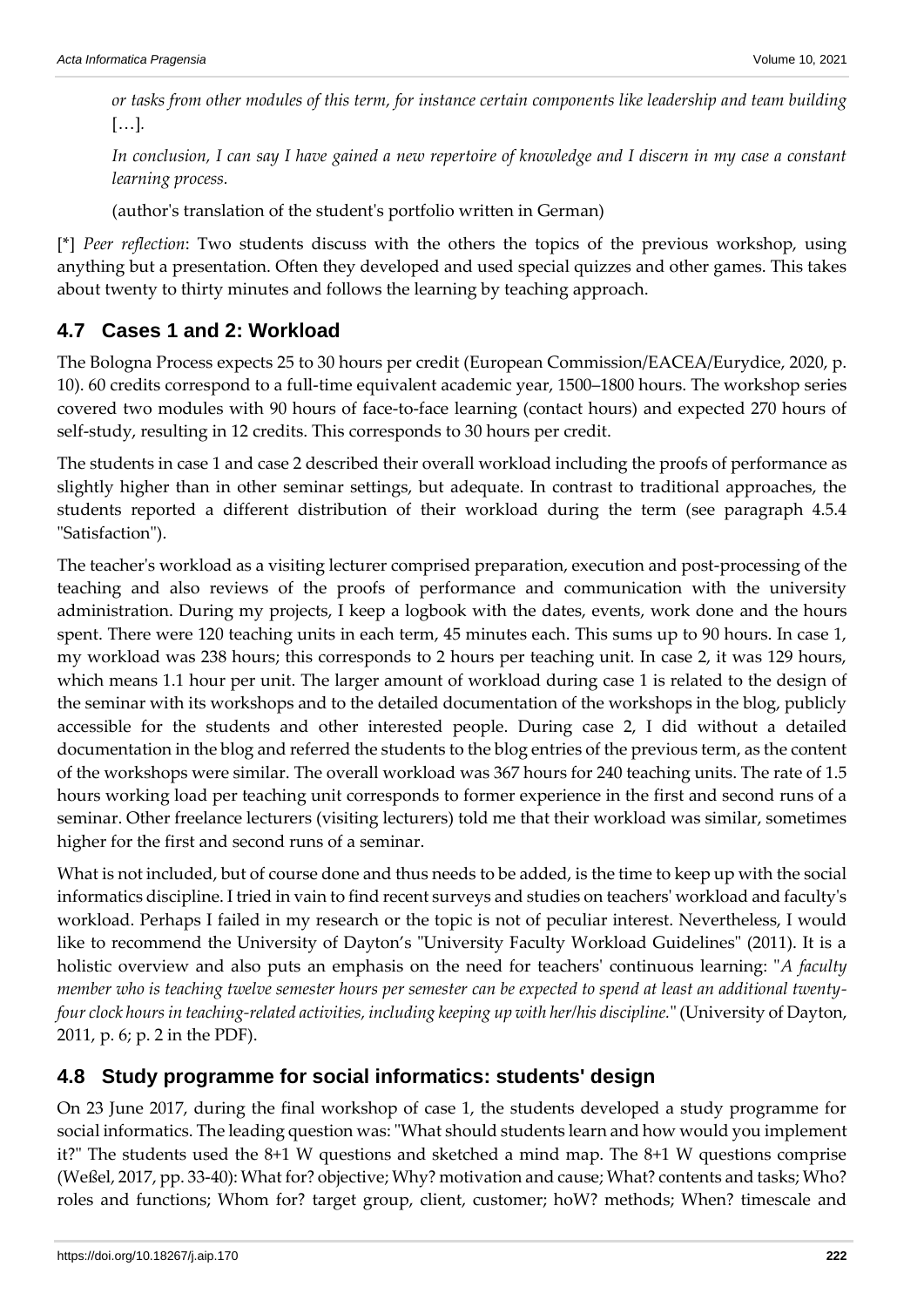

appointments; Where? places; and Where from? data, information, theories, models, concepts, publications, reports, documentations, contact persons.

*Figure 2. Design of a study program social informatics.*

Students, future students and other stakeholders, such as university administration staff, teachers, education authorities and companies build the target audience. The students put an emphasis on topics and classes for the fields of informatics, economics, sociology and elective subjects. Especially elective subjects offer the opportunity to think outside the box and to learn together with students and teachers of other study programmes and departments and with experts and organizations beyond the bounds of the university, for instance with an artist, a restaurant or a magazine publishing house. In the sense of useroriented software development, the students voted for the inclusion and cooperation of all stakeholders from the very beginning of study programme design and implementation: students, teachers and university administration.

## **5 Discussion**

Social informatics is an emerging and important field in the digital era (Smutny, 2016; Smutny and Vehovar, 2020). Thus, students need training in the topics, in scientific and other professional methods and the opportunity to consolidate and expand their social skills (Smutny, 2016; Weßel and Spreckelsen, 2009).

The topics of SI can be differentiated into technical and sociological parts (Smutny, 2016; Smutny and Vehovar, 2020). The workshop series presented in this paper covers two modules for students in the bachelor programme "IT Product Management" at the HFU. It focuses on the sociological aspects of social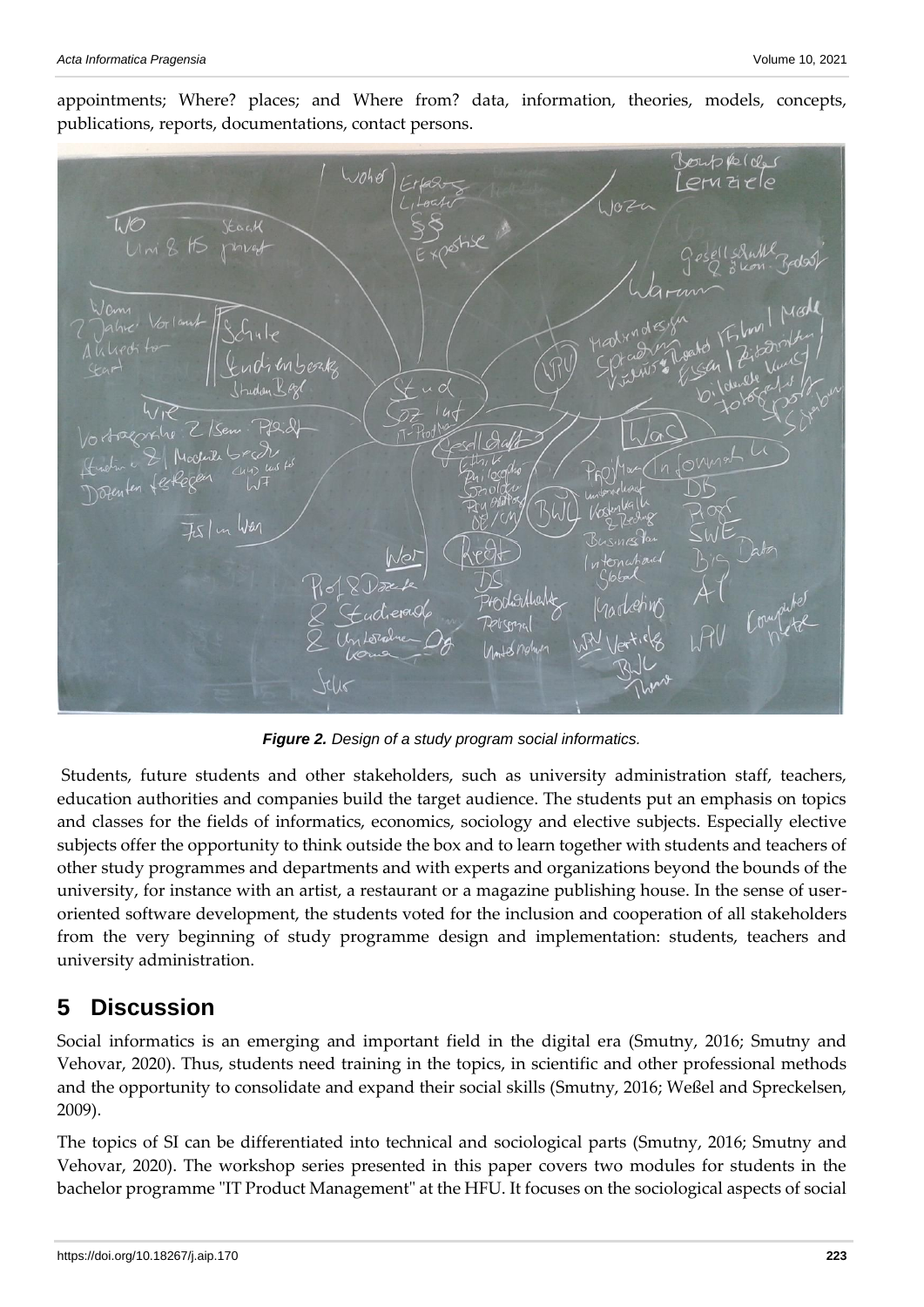informatics. The learning and teaching approach is based upon the theories and concepts of competencybased learning (CBL) and uses concepts, methods and tools of continued multidisciplinary project-based learning (CM-PBL), agile learning and teaching (ALT) and blended learning (BL). Agile working methods such as Scrum were adapted to the needs of students and the teacher during a workshop series with two proofs of performance. (For references on CBL, CM-PBL, ALT and BL see "Learning and Teaching" above, and **Appendix A** "Learning concepts".)

The questions that occurred were "How can the concepts of CM-PBL and agile learning and teaching be transferred to a one-term seminar setting in social informatics?", "Does it work?", "Why does it work?", "What is necessary to make it happen?" Case studies can answer questions how and why, striving for a deep understanding, using qualitative and quantitative methods and considering the four principles of triangulation in methods, data sources, a researcher and also theories and suppositions (Ammenwerth et al., 2003; Stake, 1995, pp. 107-120; Yin, 2018, pp. 127-129). The study "Social Informatics Experience", performed by one researcher, triangulates in methods, data sources, theories and suppositions.

The study showed a high student commitment, success and satisfaction and an appropriate workload for both students and the teacher. Three conditions built the basis for the success, each one mandatory: the context at the university, the participating students and the teacher's background.

The university staff was open-minded towards the introduction of a new learning and teaching approach. The head of the Department of Computer Science, the head of teaching, other professors and the office assistants at the Department of Computer Science aided the teacher, herself a visiting lecturer. The fact that the modules "Information Technology and Its Social Context" and "Social Nets" had their first run in the new study programme "IT Product Management" may have fostered this.

A further component of the context is the learning environment. The layout of rooms and buildings is very important for human well-being and thus their work (Hall and Hall, 1975; Hundertwasser, 1985/1991). The university provided for the workshop series a large and well-lit room with windows on both sides, which could be opened and allowed thorough airing. The large room of about 180 square meters afforded us to work not in the conventional desk row using the chalk and talk technique but to adapt the positioning to a large refectory-style table where all could be seated plus further tables for group work and to gain space for work in the room, for instance standing in a circle during the check-in and check-out. Furthermore, large blackboards for the visualisations also helped avoid paper and pencil waste. As virus concentration, and thus risk of infection, is higher indoors (Buonanno et al., 2020), one of the preventive measures during the COVID-19 pandemic is airing the rooms. The WHO offers a roadmap with an extended glossary and scientific references on what can be done and how (WHO, 2021a). The large room, the small number of students and observing the preventive measures on hygiene, distance and wearing of face masks would have allowed to perform face-to-face learning and teaching even during many weeks of the COVID-19 pandemic in 2020/2021. Perhaps this encourages architects, administrations, teachers and students to vote for such places and to use them also during a pandemic that requires keeping distance. The "e"-part of blended learning, e-learning, is a wonderful tool, but it cannot replace the experience and benefits of face-to-face learning and teaching. Together, in blended learning, they are strong (Bleimann, 2004; Paul and Jefferson, 2019; Todd et al., 2017).

The students – five in case 1 and eleven in case 2 – showed high commitment, except one. The other fifteen were open for new learning approaches and showed willingness to participate and contribute. They were reliable, full of ideas and suggestions and showed a delightful sense of humour. The formative and summative evaluation showed that the small number of students, the learning and teaching approach and the teacher's experience in the fields of social informatics and organization development, plus the students' willingness, were crucial for the students' satisfaction. In their portfolios students described their satisfaction and learning success as higher than in conventional settings. An example of a conventional setting is a seminar of two units per week combined with a weekly lecture series and a proof of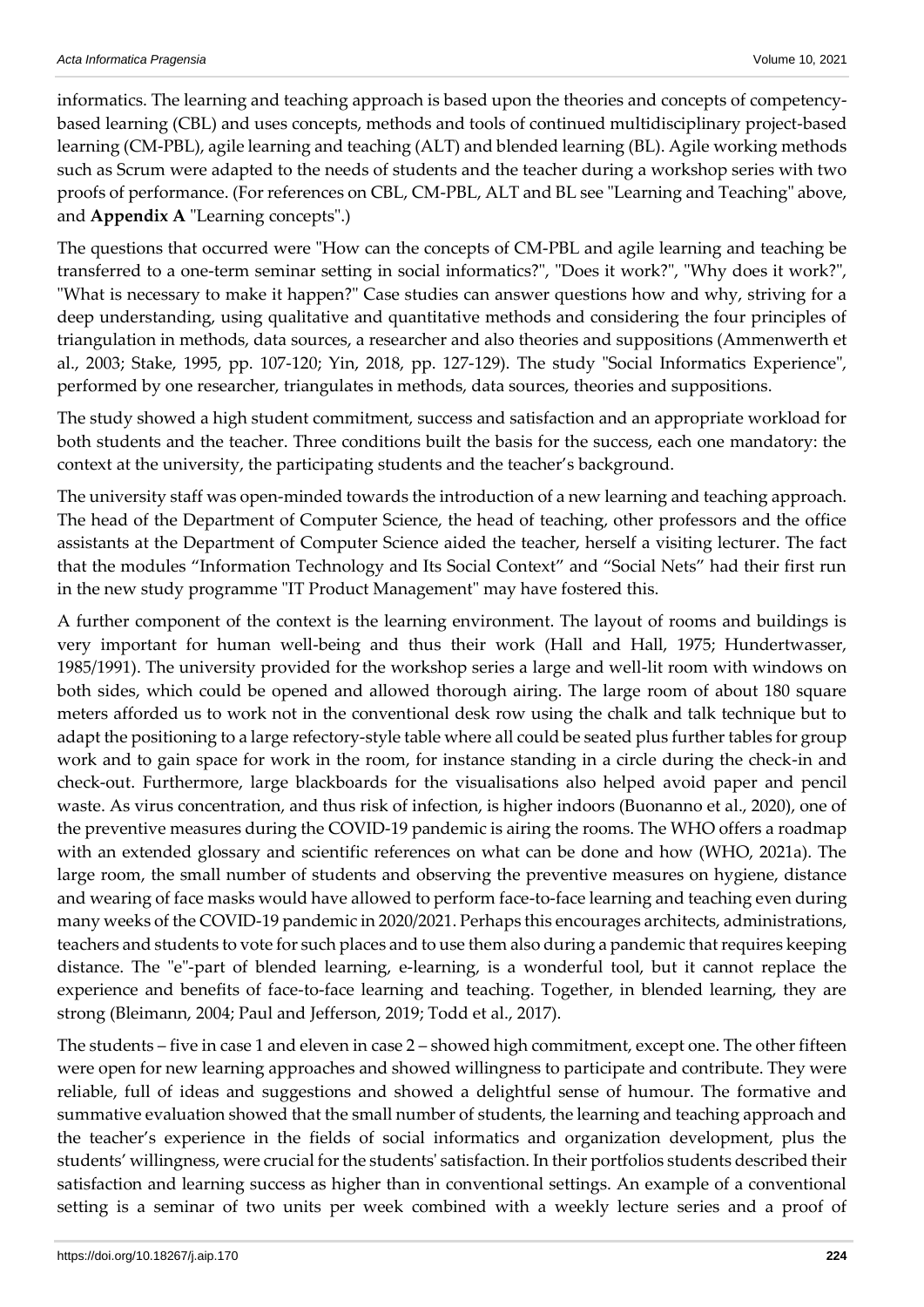performance at the end of a term (seminar paper, written or oral exam). One of the characteristics of the "Social Informatics" workshop series is the use of realistic scenarios. Learning in realistic scenarios is based on the theory of cognitive learning: learning by insights and on a model empowers the learner to explore a topic autonomously, to use scientific methods and to develop solutions. This enhances the learner's motivation and improves the learning outcome in the short, medium and long term (Felder et al., 2000; Slavin, 1996).

The teacher, that is me, is a physician with a master degree in public health. I work as an organization developer with companies and single clients. This facilitated use of theories, concepts and methods of organization development (OD) for the design, implementation and evaluation of the workshop series. OD is based on humanistic values, such as the well-being of the individual, education and social responsibility (Argyris and Schön, 1978; Cooperrider et al., 2008; Cummings, 2008; DeMarco and Lister, 1999; Laloux, 2014; Senge, 2006; Sennett, 2012; Wiegers, 1996). This opens a door for respectful and, due to the use of OD methods, effective and efficient teacher-student cooperation at eye level. The workload of 1.5 hours per unit, including the face-to-face time, may seem low. This was possible because of my experience (more than fifteen years as a teacher, researcher, OD consultant and business coach) and a structured and well-defined process plus – and especially important – the students' commitment and cooperation. In my early teaching years the workload was higher. I am also a scientist. My research and development topics include web-based systems in health care, sociology and informatics, quality management in health care and also didactic and higher education. Thus, I could perform a case study as a participating observer on the implementation of social informatics teaching. Other teachers surely will have different backgrounds. Subject-specific, methodological and social skills are mandatory. The willingness to see oneself as a facilitator, mentor, guide and to appreciate the students is useful (Cooperrider et al., 2008; Laloux, 2014; Senge, 2006; Sennett, 2012; Weßel and Spreckelsen, 2009; Wiegers, 1996).

Both the students and the teacher can be seen as "mirrors" of social informatics and its diversity. The reflections include different countries, educations, professions (including the students), age, gender, cultures, interests, characters and attitudes to life in general, work and learning. The setting as a series of eight two-day workshops with breaks of several weeks in between in a comfortable seminar room offered time and space to develop and appreciate a productive learning and teaching experience.

These, then, are some answers to the questions "How can the concepts of CM-PBL and agile learning and teaching be transferred to a one-term seminar setting in social informatics?", "Does it work?", "How does it work?" and "Why does it work?" The conditions and context at the HFU in 2017 and early 2018 were well suited for the implementation of such a workshop series. Open-minded professors and members of the university administration supported the work of the visiting lecturer. Students are interested in such settings in any case (Donnelly and Fitzmaurice, 2005; Felder et al., 2000; Merseth, 1991; Pape et al., 2002; Slavin, 1996; Weßel and Spreckelsen, 2009). This leads to the research question "What is necessary to make it happen?" What can teachers and other stakeholders in learning and teaching at universities do to make such settings happen beyond conventional weekly flows? My answer as an organization developer is not strictly in scientific language: find stakeholders who will support you, win students as allies and just go for it.

As I mentioned earlier: The purpose of the study "Social Informatics Experience" is to offer the reader an example and thus inspiration for how students can learn social informatics holistically. The learning and teaching approach is not restricted to SI. It can be used for other topics and fields. The design of the seminar as a workshop series, the data and the conclusion are intended to be used and perhaps useful in further research, decision making and application especially in the multi- and trans-disciplinary field of social informatics.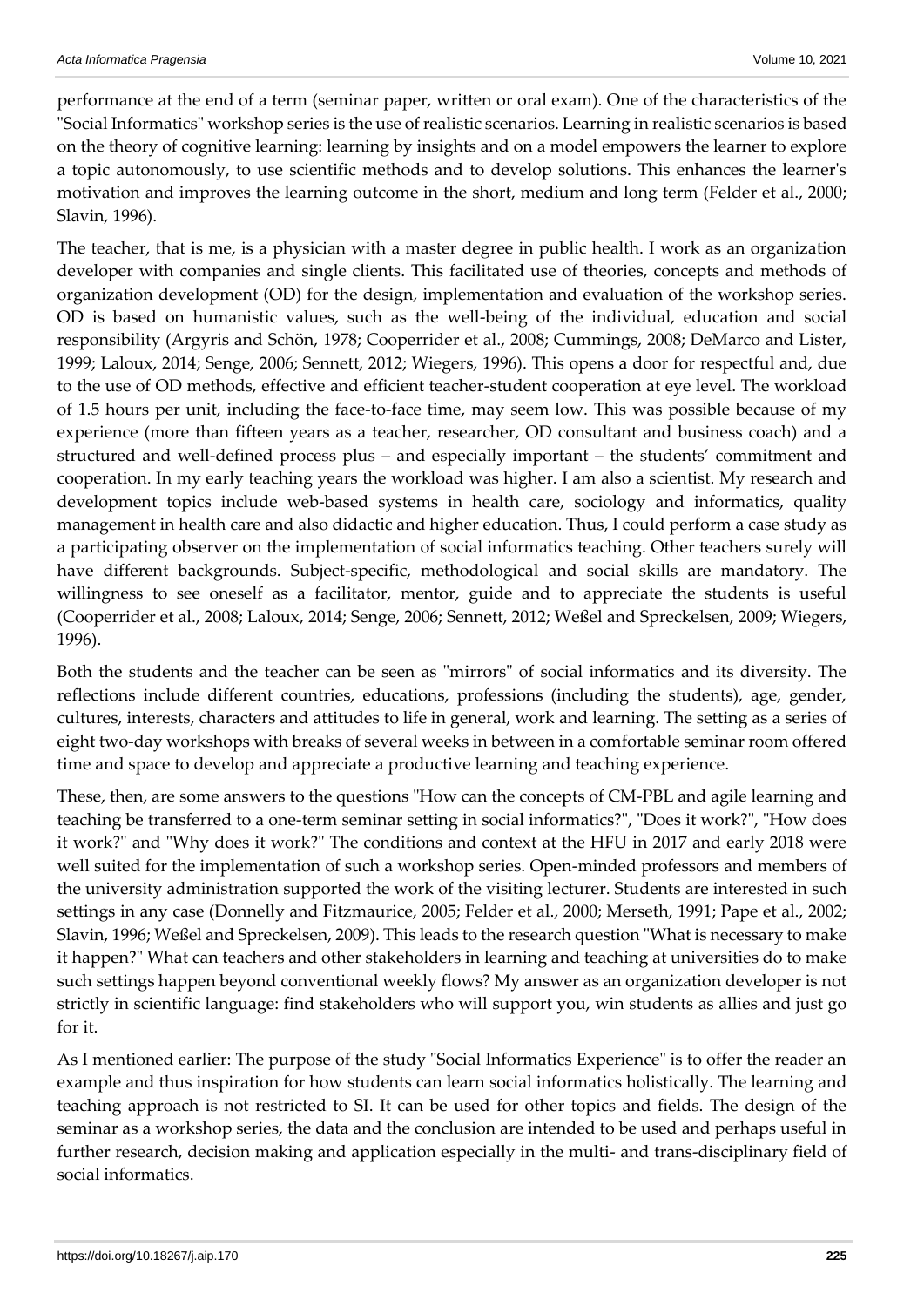## **6 Conclusion and Outlook**

The students' design of a study programme in social informatics in case 1 (section 4.8) shows that these – and I suppose, other – students are aware of the multi-disciplinarity of social informatics and the needs to train in fields such as informatics, economics, sociology and elective subjects.

Nowadays the term social informatics is not widely known and sometimes misunderstood in science, in education and in society (Smutny 2016; Smutny and Vehovar, 2020). The misunderstanding refers to the field of the development of information technology in the area of welfare and social service work, similar to health informatics and its applications. The low degree of familiarity may be caused by the fact that many scientists, practitioners and teachers work in one of the many fields of social informatics and name just their particular field such as knowledge management, social media and World Wide Web or digitization and other perspectives such as ethics, law, economics and e-government. Smutny and Vehovar (2020, p. 529) describe the situation as follows:

*The problems with a common SI research denominator are all the more troublesome because SI addresses a broad area related to the interaction between society and information and communication technology (ICT), where many established disciplines already exist. On the other hand, there also appears to be a certain lack of conceptual grounding in some SI research, meaning it does not belong to any school of SI.* 

Furthermore, SI is communicated nowadays using several terms, such as "social informatics", "socioinformatics" (Stellenbosch University, 2021a and b) and "socioinformatics" (TU Kaiserslautern, 2021). There is a need to communicate social informatics and the variations of the term in science, in education, in the workplace and wherever it seems appropriate. Scientists, teachers and practitioners can draw the attention of stakeholders in social informatics – university administrations, policymakers in government, economics and elsewhere plus the public, represented for instance by journalists and media – to both the benefits of information technology and the hazards, for instance the misuse of social media (Darius and Stephany, 2020). The experience with the COVID-19 pandemic shows how information technology, sociology, psychology, philosophy (ethics) and social informatics can contribute to the mastering of a pandemic and other challenges.

## **Additional Information and Declarations**

**Acknowledgements:** Colleagues and students for their support and encouragement, especially Nastassia Lunitz for comments on the early drafts of this paper.

**Conflict of Interests:** The author declares no conflict of interest.

**Author Contributions:** The author confirms being the sole contributor of this work.

**Data Availability:** The data that support the findings of this study are available from the corresponding author.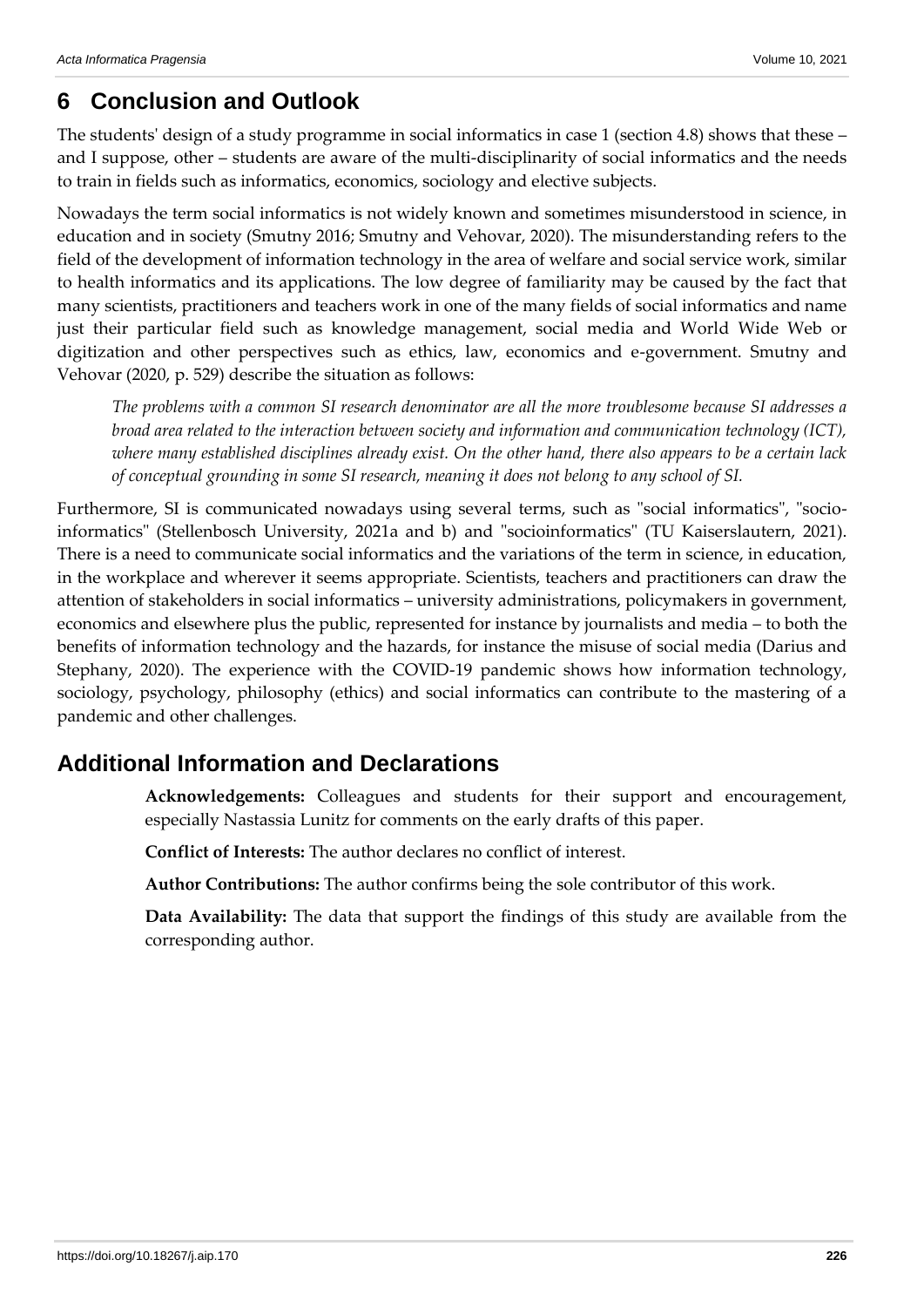# **Appendix A: Learning Concepts**

# **A.1 Competency-based learning (CBL)**

Learning with hand, heart and mind – stimuli and use of the haptic sense – is a well-tried and sciencebased approach. More than two hundred years ago, the pedagogue and educational reformer Heinrich Pestalozzi (1746–1827) developed substantial fundamentals in learning and education. The association "Pestalozzi im Internet" (2021) offers a comprehensive documentation and introduction to his work and life. Methods used in competency-based learning (CBL) build upon this approach.

Students need a comprehensive education in subject-specific, methodological and social competencies and skills. The purpose of CBL is to empower students to develop these skills (Jones et al., 2002). Dewey (1997 and 2008), Schön (1983), Argyris and Schön (1978 and 1995) and Biggs (2011) provided the basis for CBL: Dewey with experiential learning, Schön with the reflective practitioner, Argyris and Schön with theory in use and theory of action plus double-loop learning, and Biggs with constructive alignment. Casebased and project-based learning (PBL) use the theories and concepts of CBL (Donnelly and Fitzmaurice, 2005; Felder et al., 2000; Merseth, 1991; Pape et al., 2002). The approach is to learn in realistic scenarios.

Learning in realistic scenarios is based on the theory of cognitive learning: learning by insights and on a model empowers the learner to explore a topic autonomously, to use scientific methods and to develop solutions. This enhances the learner's motivation and improves the learning outcome in the short, medium and long term (Felder et al., 2000; Slavin, 1996). Teachers envision themselves as facilitators, mentors and guides (Weßel and Spreckelsen, 2009). Braband and Andersen expressed this in their film "Teaching Teaching & Understanding Understanding" (2006).

# **A.2 Continued multidisciplinary project-based learning (CM-PBL)**

Problem-based learning was developed for law classes at the Harvard University in the nineteenth century (Merseth, 1991). Realistic cases introduced the students to the topic and trained them in juristic thinking and decision making. Medical schools adapted this approach as problem-based learning, which was widely used from the 1970s on (Neufeld and Barrows, 1974; Van der Vleuten et al., 2004). Other fields, such as computer science and economics, broadened the perspective and introduced project-based learning (Bleimann, 2004; Felder et al., 2000; Haux et al., 2004; Pape et al., 2002).

During a research and development project that lasted from 2002 to 2007, focused on web-based information and mobile systems in health care, Weßel and Spreckelsen (2009) introduced continued multidisciplinary project-based learning (CM-PBL). Students entered the research group to work on their thesis: student's research projects (similar to a bachelor thesis), diploma (similar to a master degree) and doctoral theses. Two scientists were co-teachers and supervisors. One of them performed the project management. The students developed in their theses parts of a web-based and several mobile systems or performed evaluations. The teachers did research and development too, and thus, both teachers and students proceeded with their scientific work. The project environment strengthened team identity and team work and improved students' performance and research results. Furthermore, the teachers' benefit was to train alternative teaching. The attitude of being a facilitator, mentor and guide for the students was fostered by the project setting and the structured cooperation of the two teachers in the formative assessment and support of the students. Based on this experience, I have used the CM-PBL approach in several one-term and two-term seminars since 2009. The necessary adaptation is facilitated by the use of agile learning and teaching methods.

# **A.3 Agile learning and teaching (ALT)**

Focus on the customer and the development of a working product, appreciate staff and colleagues, work cooperatively, flexibly and swiftly. The Agile Software Development concept offers values and principles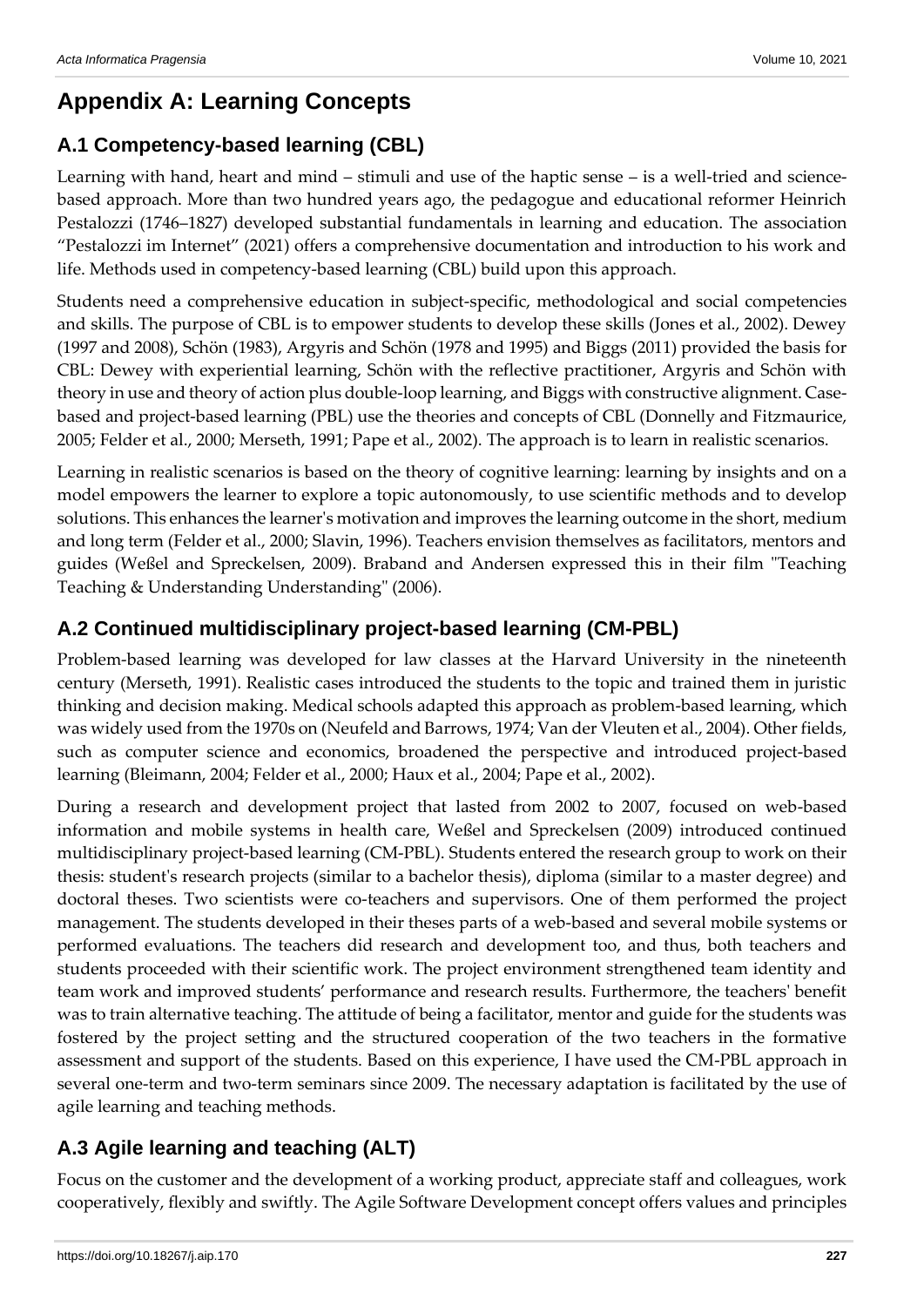to work in this way (Beck et al., 2001). Several agile methods have been developed (Cohen et al., 2005). They could build upon previous developments (Larman and Basili, 2003). One of these is the holistic approach, which emerged in product development during the 1980s, for which Takeuchi and Nonaka (1986) used the rugby metaphor and introduced Scrum with it: the teams work as a whole to get the ball up the field or to develop a product (scrum is a move in rugby to restart the game).

Meanwhile, agile approaches are also used as managerial tools (Denning, 2018) and in education (Babb and Norbjerg, 2010; Layman et al., 2006). An "agile" seminar based on the Scrum framework offers the students the opportunity to use the agile approach and to learn how to use it in their professional life. Weßel (2019, pp. 141-146) describes the application.

Adapting Scrum has to consider five aspects:

- Teamwork: the teacher as a team developer and formative evaluation;
- Setting: workshops instead of 90-minute events;
- Scrum translated: products, roles, artefacts and meetings;
- Working products from the beginning on: proofs of performance;
- Final evaluation and acceptance.

The students and the teacher build a group. Group dynamics (Tuckmann, 1965; Tuckman and Jenssen, 1977) shows that considering the steps of forming, storming, norming, performing and adjourning helps build a group and a team and work efficiently, effectively and satisfyingly together. For the distinction between a group and a team, see Levi (2007, pp. 4-6).

Such an approach is time-consuming. Workshops that last for an afternoon, a day or two days and intervals of one, two or three weeks afford to perform the five steps of group dynamics during each workshop and the whole term. During the workshops, students can work on tasks in small groups and present and discuss the results with their peers. During the intervals, students can work on their proofs of performance and other tasks.

The formative evaluation can take place as warming-up at the beginning and wrap-up at the end of each day as check-in/check-out (Weßel, 2019, p. 226). Questions in Scrum are for instance: "What have I done since yesterday?", "What will I do today?", "What inhibits me?" Check-in/check-out serve to evaluate formatively the quality of the teacher's and students' work. This enables them to improve their work. Furthermore, check-in/check-out can demonstrate the students' and teacher's shape (fitness, workload beside this seminar, etc.). For instance, the teacher can ask "How did the last week go?" on the first day of a workshop in the morning. In the evening, she can start the sentence: "Come to think of it…" The students and the teacher stand in a circle (work in the room) and each student and then the teacher answer the question. This takes about five minutes with five to fifteen students and one teacher. The findings of the check-in/check-out enable both teacher and students to adapt their work accordingly.

The first sentence of this section can be adapted to agile learning: as the teacher focus on the students, as a student focus on learning; as the teacher produce high-end teaching, as a student produce high-end proofs of performance; all: appreciate each other, work cooperatively, flexibly and swiftly.

The students work on proofs of performance in teams of two or three. They write a paper concerning a small student research project (in SI on topics such as smart city or digital dexterity). Another proof of performance is the creation of a portfolio that contains several reflections on topics such as ethics and a description of the tasks the students work on during the workshops. The students present their progress in each workshop and get feedback from their peers and from the teacher. The milestones of the proofs of performance are: building a small team, finding and describing a topic, literature, development, final questions (for the peers and the teacher), delivery, review. Products, roles, artefacts and meetings in Scrum can be translated to agile learning.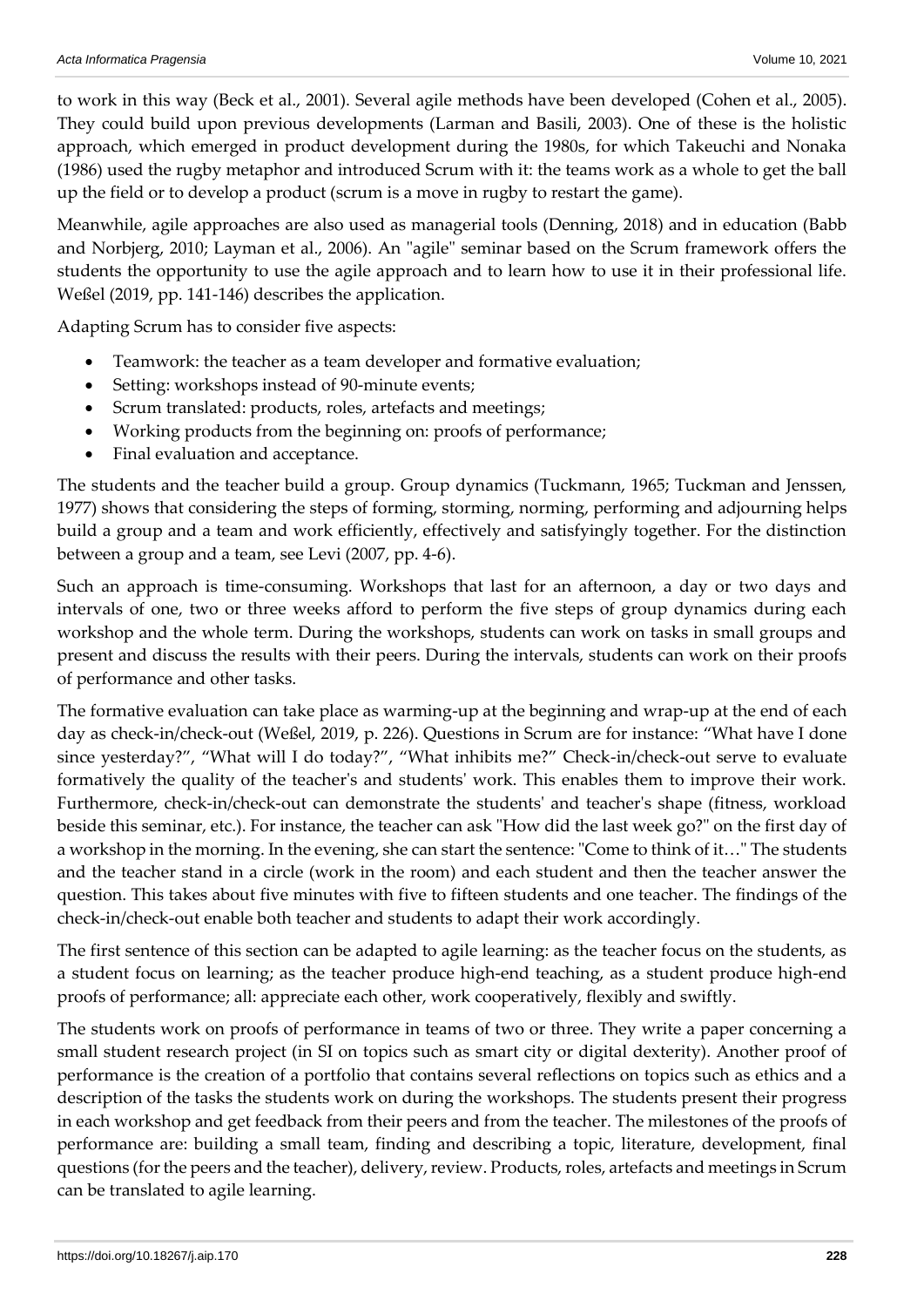- Products: proofs of performance and exercises during and between the workshops.
- Roles: teacher: scrum master (team developer) and product owner (reader of proofs of performance); students: developers (writing proofs of performance) and product owners (reading others' proofs of performance).
- **Artefacts** 
	- o Vision: description of the proofs of performance
	- o Product backlog (requirements): learning objectives
	- o Sprint backlog (tasks): milestones; students' oral reports on their progresses
	- o Burndown chart (done): documentation
	- o Impediment backlog (impediments): students' oral reports on questions and impediments
	- o Product increment (software): proceeding proofs of performance

Scrum-inspired meetings during the term are

- Day 1: release planning: working approach, proofs of performance: groups and topics.
- Each following workshop: sprint (iteration) planning and sprint review: see above, the milestones.
- Daily stand-up meeting: check-in/check-out on each workshop day.
- Last day: sprint retrospective: final reflection and evaluation.

The students deliver their proofs of performance two weeks ahead of the last workshop via the e-learning platform. The teacher annotates the students' files and delivers a review for each a few days ahead of the final workshop. Thus, the group can perform a summary reflection and evaluation on the last day of the seminar. Three questions build the basis:

- What is your proof of performance about?
- What were your experiences during your work on it, as a group and personally?
- The teacher's reviews: Where do you agree and where not? Why? Do you have further questions?

Finally the teacher sums up the learning and teaching and the work together and gives an outlook on future seminars. Then it is time for the social part of the adjourning period in the process of group dynamics: coffee and cake. The students' joint work on research projects and other tasks fosters the learning effects. The tools of blended learning support the work between the face-to-face units.

## **A.4 Blended learning (BL)**

Blended learning consists of three parts, each of it with its significant meaning (Kerres, 2003; Weßel, 2019). Classroom learning (face-to-face learning) means that students and the teacher work together in one room. Methods include dialogue, group exercises and presentations, learning by teaching (a student becomes a teacher for a certain topic) and scenario developments (students develop stories, games and movies). During self-study students explore a topic and engage themselves with it, alone and with peers. E-learning allows students' and teachers' use of platforms, clouds and communication tools for cooperation: communication, data and file storage, use of libraries, for instance books, papers, films, etc.. The COVID-19 pandemic, which started in January 2020, required restriction of classroom learning as one means of the preventive measure "keeping physical distance" (WHO, 2021b). Nevertheless, nothing can replace personal contact in learning, working and other social encounters (Bleimann, 2004; Paul and Jefferson, 2019; Todd et al., 2017).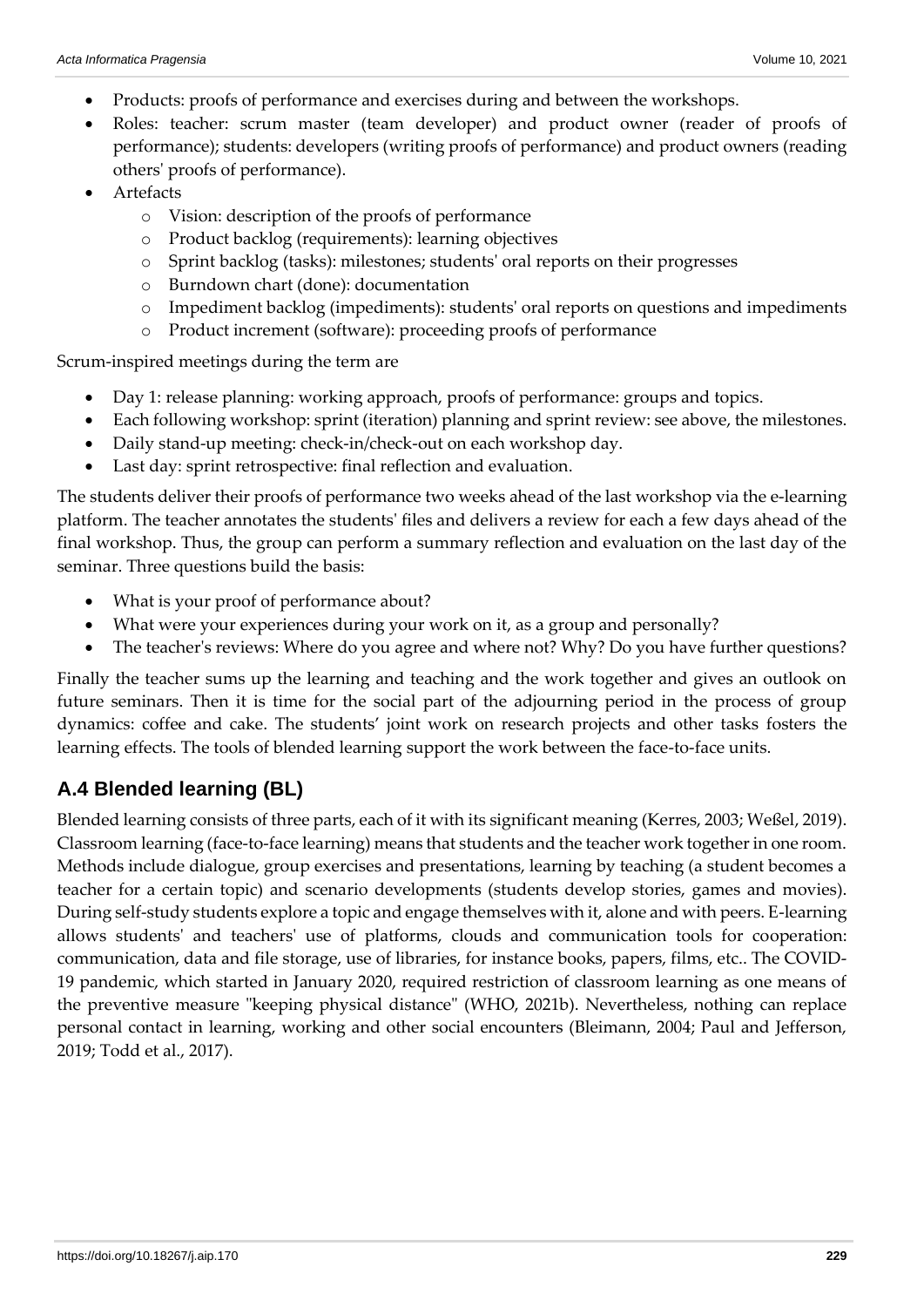## **Appendix B: Organization Development in Learning and Teaching**

Organization development (OD) deals with the cooperation of people in companies, administrations, universities, schools, hospitals, associations, unions, political and other organizations. OD is based on theories, insights and methods from sociology, psychology, economics and didactics. The goal and purpose of OD is to pilot change for the well-being of both the organization and the people inside and beyond it (Argyris and Schön, 1978; Cooperrider et al., 2008; Cummings, 2008; DeMarco and Lister, 1999; Laloux, 2014; Senge, 2006; Sennett, 2012; Wiegers, 1996).

OD can be applied transorganizationally, organizationally, in a department, in projects and other settings, wherever people interact. OD came into being during the 1940s and 1950s. It is based on humanistic values, such as the well-being of the individual, education and social responsibility. The approach is systemic. This means to see the environment and parts of it as complex constructs, which are in turn parts of other complex constructs. Broadly speaking, OD assumes that an organization prospers if the people in it prosper. The top management and consecutively the management and the staff are in charge together to make it happen. This is a perpetual endeavour. For the organization, "prosperity" includes economic, social and ecological success, regardless whether it is a production or service company, a profit-oriented company or a non-profit institution, an administration body or anything else. For people, "prosperity" means health, appreciation, comfort, satisfying and demanding but not overwhelming work, the opportunity to develop personally and one's career plus a proper salary. Transferred to the implementation of a seminar, this means that a teacher as the OD manager in charge adopts this attitude and integrates students – the OD staff – and the university administration and colleagues – OD staff and management – into the design, planning, management and implementation process of a particular seminar. The students' salary is their learning, success and certificate.

# **Appendix C: Social Informatics Curriculum**

The curriculum for the Social Informatics workshop series has been available for students and the public in German since 2017 and also in English since December 2021 (Weßel, 2018). The following lists the pages and their URL and gives a short introduction for each.

## **Social informatics**

### <https://www.tosaam.de/seminar/social-informatics/>

This is an introduction to the field, the target audience and purpose of education in social informatics (SI), an overview on contents and learning objectives and a definition of SI.

## **SI | Questions**

<https://www.tosaam.de/seminar/social-informatics/si-questions/>

This contains the questions that led to the identification of the workshop topics, considering and integrating the requirements and contents that the university had included in the description of the modules. The page starts with:

*Questions are the strongest tools in research, development and learning. To answer the question "What is Social Informatics?" answers to further question can be helpful, to draft and perform R&D and learning & teaching, for instance the SI workshop series, described on these pages.*

The page continues with the questions, forty-one in total.

## **SI | Workshop Series**

<https://www.tosaam.de/seminar/social-informatics/si-workshopseries/>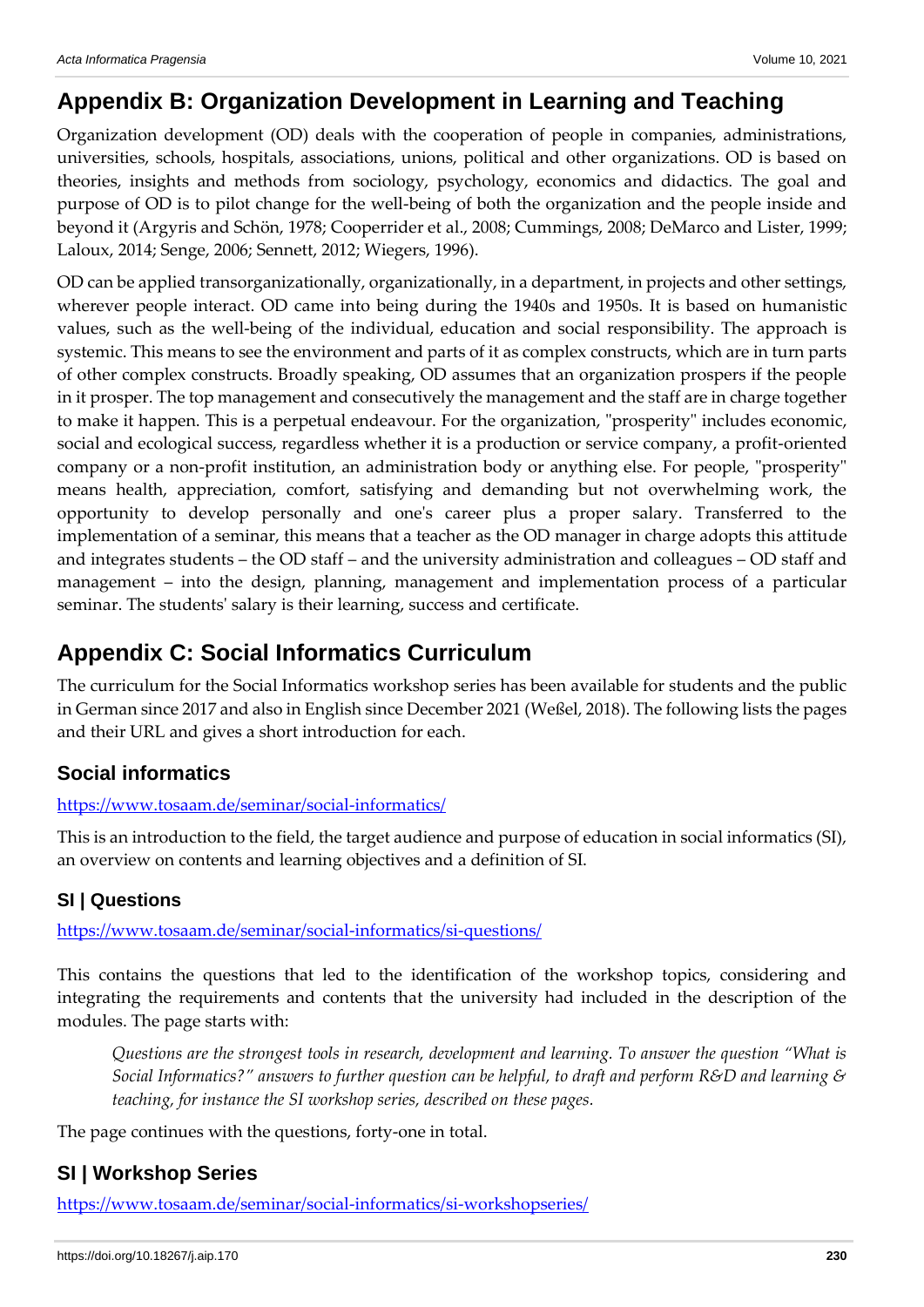This describes in short the field of SI applied in the field of IT Product Management, because the workshops series was part of the study path on SI in the bachelor programme "IT Product Management" at the HFU. It continues with an introduction to the learning objective and the learning and teaching methods.

### **SI | content and learning objectives**

#### <https://www.tosaam.de/seminar/social-informatics/si-content/>

The workshop series merge the two modules "Information Technology and Its Social Context" and "Social Nets". This page lists the contents (topics), the learning objectives and the proofs of performance.

### **SI | sequence – summer term 2017**

#### <https://www.tosaam.de/seminar/social-informatics/si-summer2017/>

This gives an overview on the workshop series, the documentation, and how content and learning objectives are connected. The description of each of the eight workshops is followed by dates, topics, milestones of the proofs of performance and – where applicable – students' tasks for the following workshop.

The eight workshops are:

- 1. Getting started: Social net and electronic media.
- 2. Exploration and evaluation: What do the users need?
- 3. Internationalization and globalization: Life is a net.
- 4. Product management and ethics: The art of balance between the technically feasible and social consequences.
- 5. Life world and work world: In fact I live while I work.
- 6. Hackathon: Let's work … and have fun.
- 7. Digital Dexterity and Internet of Things: About handling the new.
- 8. Synopsis: It's all about communication.

### **SI | sequence – winter term 2017/2018**

<https://www.tosaam.de/seminar/social-informatics/si-winter2017/>

This is analogical to "summer term 2017".

## **SI | proofs of performance**

<https://www.tosaam.de/seminar/social-informatics/si-proofs/>

For the module "Information Technology and Its Social Context", the proof of performance is a portfolio. For the module "Social Nets", it is a students' research project in small groups. This page offers links to the assessment criteria and explains the submission procedure to be followed by the students. Furthermore, it gives recommendations on how to approach the proofs of performance.

## **SI | portfolio**

<https://www.tosaam.de/seminar/social-informatics/si-portfolio/>

This page describes in detail what the purpose of a portfolio is, how the students work on it, the learning objectives, the review process and the assessment criteria.

## **SI | students' research project (SRP)**

<https://www.tosaam.de/seminar/social-informatics/si-srp/>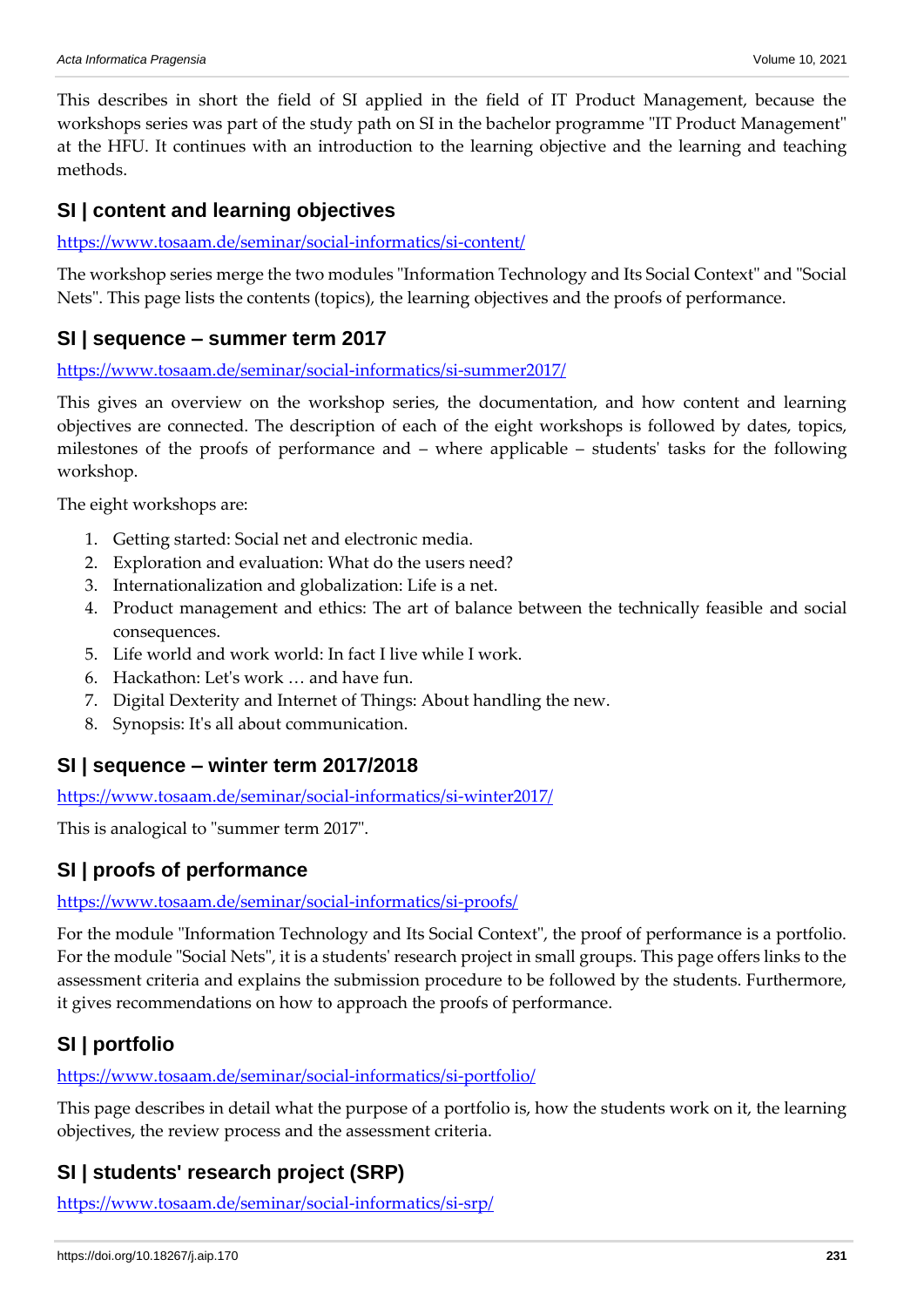This is analogical to "portfolio".

## **SI | Literature**

<https://www.tosaam.de/seminar/social-informatics/si-literature/>

This lists the literature recommended by the teacher.

## **Appendix D: Proofs of Performance**

The students worked on proofs of performance in teams of two or three. The proofs are related to the two original modules that were merged in the workshop series. For "Social Nets", the students wrote a paper concerning a small students' research project on topics such as the smart city or digital dexterity. The paper comprised about ten pages per person (this is twenty to thirty pages +/- ten percent) plus cover, table of contents, abbreviations, figures, references and – if the authors decide to include them – glossary or alphabetical index. One page covers about 1500 characters including blanks. The proof of performance for "Information Technology and Its Social Context" was the creation of a portfolio. It had to contain several reflections on topics such as ethics and a description of the tasks the students worked on during the workshops. The portfolio comprised at least twenty pages plus cover etc. (see above). For the students and other interested readers, I described the SRP and the portfolio in the blog entry of 24 February 2017, and in the online curriculum on sub-page "proofs" (Weßel, 2018):

Students' research project (SRP):

*In information technology and other areas you develop products and services following the steps of analysis, design, implementation and evaluation. Design a draft for the development and implementation of a digital social network of a company. Or: Design a draft for the marketing of a product or a service. Use the 8+1 W. Include network analysis in the design. Use methods of qualitative field research and software engineering, including agile methods. Take into account social conditions that have an impact, for instance historical, political, cultural, economic and media-driven aspects.*

Work during the term on a portfolio:

*a) write a reflection on a number of topics due to targeted days,*

*b) assemble your work done during the workshops (visualisations and others),*

*c) introduce your students' research project in the module "Social Nets": (co-)authors, title and abstract,*

*and find a peer with whom you cooperate as a buddy team: you will present your buddy's reflections [in (a)] to the course and enter a dialogue.*

The students presented their progress in each workshop and got feedback from their peers and from me, the teacher. The milestones of the proofs of performance are: building a small team, finding and describing a topic, literature, development, final questions (for the peers and the teacher), delivery and review. The students and the teacher worked together using the agile learning and teaching approach (see **Appendix A.3** for more details).

## **References**

**Ammenwerth, E., Iller, C., & Mansmann, U.** (2003). Can evaluation studies benefit from triangulation? A case study. *International Journal of Medical Informatics*, *70*(2-3), 237–248[. https://doi.org/10.1016/s1386-5056\(03\)00059-5](https://doi.org/10.1016/s1386-5056(03)00059-5)

**Argyris, C., & Schön, D.** (1978). *Organizational Learning: A theory of action perspective*. Addison Wesley.

**Argyris, C., & Schön, D.** (1995). *Organizational Learning II: Theory, Method, and Practice*. FT Press.

**Babb, J., & Norbjerg, J.** (2010). A Model for Reflective Learning in Small Shop Agile Development. In J. Molka Danielsen, H. Nicolajsen, & J. Persson (Eds). *Information Systems Research Seminar in Scandinavia Nr. 1: IRIS 33*. (pp. 23-38). tapir akademisk forlag.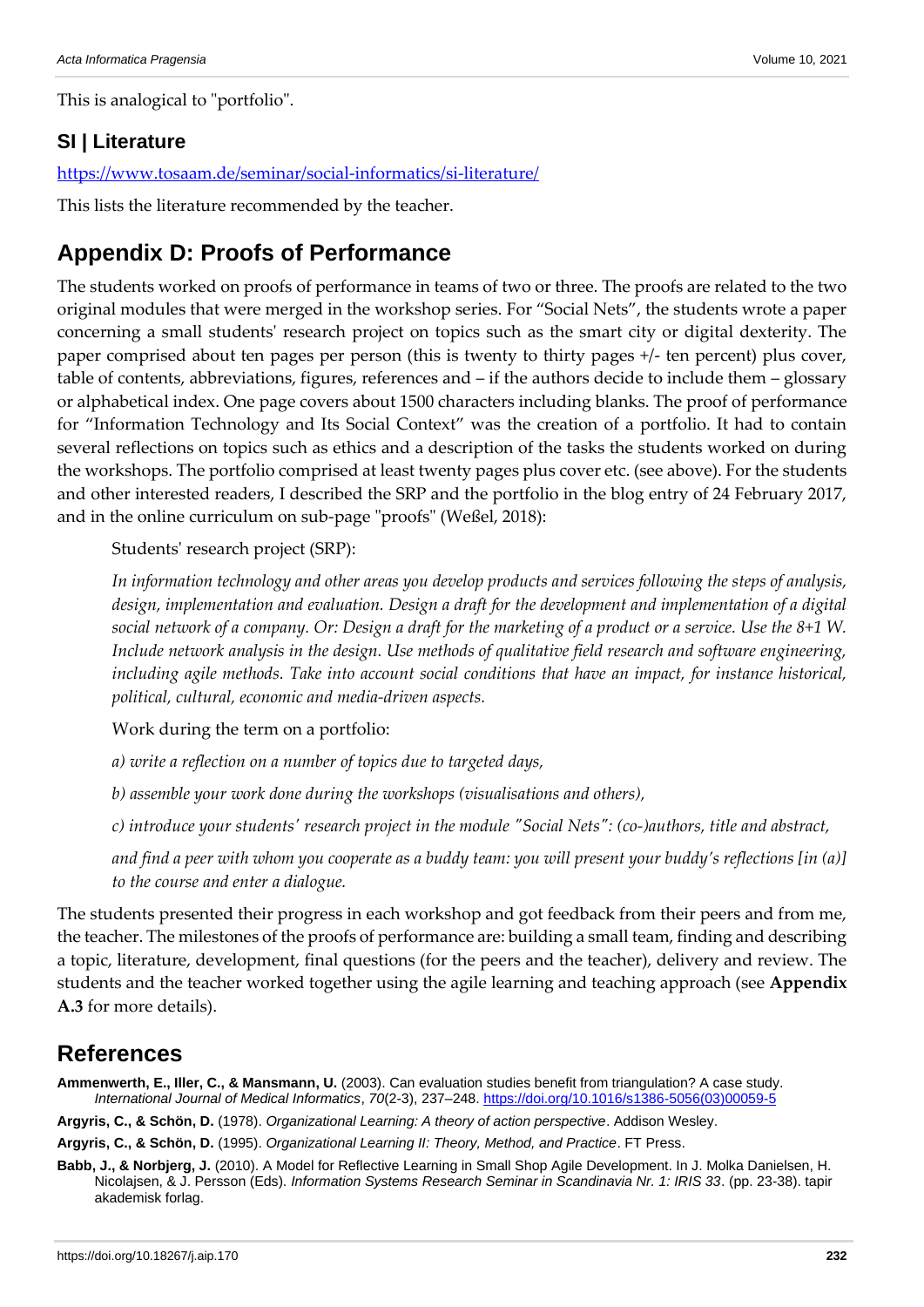- **Beck, K., Mike Beedle, M., van Bennekum, A., Cockburn, A., Cunningham, W., Fowler, M., Grenning, J., Highsmith, J., Hunt, A., Jeffries, R., Kern, J., Marick, B., Martin, R., Mellor, S., Ken Schwaber, K., Sutherland, J., & Thomas, D.**  (2001). *Manifesto for Agile Software Development – The Mainfesto – Principles – History*.<http://agilemanifesto.org/>
- **Biggs, J., & Tang, C.** (2011). *Teaching for Quality Learning at University. 4th edition*. Open University Press.
- **Bleimann, U.** (2004). Atlantis University:a new pedagogical approach beyond e‐learning. *Campus-Wide Information Systems*, *21*(5), 191–195.<https://doi.org/10.1108/10650740410567536>
- **Brabrand, C., & Andersen, J.** (2006). *"Teaching Teaching & Understanding Understanding" 19 minute award-winning shortfilm about Constructive Alignment.* University of Aarhus, Denmark.<https://www.youtube.com/watch?v=iMZA80XpP6Y> (1/3) [& https://www.youtube.com/watch?v=SfloUd3eO\\_M](https://www.youtube.com/watch?v=SfloUd3eO_M) (2/3) &<https://www.youtube.com/watch?v=w6rx-GBBwVg> (3/3)
- **Buonanno, G., Stabile, L., & Morawska, L.** (2020). Estimation of airborne viral emission: Quanta emission rate of SARS-CoV-2 for infection risk assessment. *Environment International*, *141*, 105794[. https://doi.org/10.1016/j.envint.2020.105794](https://doi.org/10.1016/j.envint.2020.105794)
- **Cohen, D., Lindvall, M., & Costa, P.** (2004). An Introduction to Agile Methods. *Advances in Computers*, 1–66. [https://doi.org/10.1016/s0065-2458\(03\)62001-2](https://doi.org/10.1016/s0065-2458(03)62001-2)
- **Cooperrider, D., Whitney, D., & Stavros, J.** (2008). *Appreciative Inquiry Handbook*. 2nd edition. Berrett-Koehler Publishers.
- **Coy, W.** (2000). I*nformatik & Gesellschaft. Informatische Technik und ihre rechtlichen, ökonomischen, politischen und sozialen Wechselwirkungen.* Vorlesung SS 2000. Humboldt Universität Berlin. [http://waste.informatik.hu](http://waste.informatik.hu-berlin.de/coy/IundG_SS2000.htm)[berlin.de/coy/IundG\\_SS2000.htm](http://waste.informatik.hu-berlin.de/coy/IundG_SS2000.htm)
- **Cummings, T.** (Ed.). (2008). *Handbook of Organization Development*. Sage Publications.
- **Darius, P., & Stephany, F.** (2020). How the Far-Right Polarises Twitter: 'Highjacking' Hashtags in Times of COVID-19. *SocArXiv*.<https://doi.org/10.31235/osf.io/n6f3r>
- **DeMarco, T., & Lister T.** (1999) *Peopleware: Productive Projects and Teams. 2nd edition*. Dorset House Publishing Company.
- **Denning S.** (2018). *The Age of Agile: How Smart Companies Are Transforming the Way Work Gets Done*. AMACOM.
- **Dewey, J.** (1997). *How We Think. (republication, 1st edition 1910)*. Dover Publications.
- **Dewey, J.** (2008). *Democracy and Education. (republication, 1st edition 1916*). Wilder Publications.
- **European Commission/EACEA/Eurydice.** (2020). The European Higher Education Area in 2020: Bologna Process Implementation Report. *Publications Office of the European Union*. [https://op.europa.eu/en/publication-detail/-](https://op.europa.eu/en/publication-detail/-/publication/c90aaf32-4fce-11eb-b59f-01aa75ed71a1/language-en/format-PDF/source-search) [/publication/c90aaf32-4fce-11eb-b59f-01aa75ed71a1/language-en/format-PDF/source-search](https://op.europa.eu/en/publication-detail/-/publication/c90aaf32-4fce-11eb-b59f-01aa75ed71a1/language-en/format-PDF/source-search)
- **Felder, R., Woods, D., Stice, J., & Rugarcia, A.** (2000). The future of engineering education. II: Teaching methods that work. *Chemical Engineering Education*, 34(1), 26–39.
- **Hall, M., & Hall, E.** (1975) *The Forth Dimension in Architecture. The Impact of Building on Behavior*. Sunstone Press.
- **Haux, R., Ammenwerth, E., ter Burg, W., Pilz, J., & Jaspers, M.** (2004). An international course on strategic information management for medical informatics students: aim, content, structure, and experiences. *International Journal of Medical Informatics*, *73*(2), 97–100.<https://doi.org/10.1016/j.ijmedinf.2003.12.004>
- **HFU – Hochschule Furtwangen University.** (2021a). *Hochschule Furtwangen*.<https://www.hs-furtwangen.de/> & <https://www.hs-furtwangen.de/en/>
- **HFU – Hochschule Furtwangen University.** (2021b). *IT Product Management.* [https://www.hs](https://www.hs-furtwangen.de/en/programmes/it-product-management-bachelor/)[furtwangen.de/en/programmes/it-product-management-bachelor/](https://www.hs-furtwangen.de/en/programmes/it-product-management-bachelor/)
- **Hundertwasser, F.** (1985/1991). The Third Skin in the Third District. In *Kunsthaus Wien – Museum Hundertwasser. History & Architecture*.<https://www.kunsthauswien.com/en/about-us/kunst-haus-wien/history-architecture/>
- **Kerres, M., & Witt, C. D.** (2003). A Didactical Framework for the Design of Blended Learning Arrangements. *Journal of Educational Media*, *28*(2-3), 101–113.<https://doi.org/10.1080/1358165032000165653>
- **Laloux, F.** (2014). *Reinventing Organizations. A Guide to Creating Organizations Inspired by the Next Stage of Human Consciousness*. Nelson Parker.
- **Larman, C., & Basili, V. R.** (2003). Iterative and incremental developments. a brief history. *Computer*, *36*(6), 47–56. <https://doi.org/10.1109/mc.2003.1204375>
- **Layman, L., Cornwell, T., & Williams, L.** (2006). Personality types, learning styles, and an agile approach to software engineering education. *ACM SIGCSE Bulletin*, *38*(1), 428.<https://doi.org/10.1145/1124706.1121474>
- **Levi, D.** (2007). *Group Dynamics for Teams*. Sage Publications.
- **Lewin, K.** (1946). Action Research and Minority Problems. *Journal of Social Issues*, *2*(4), 34–46. [https://doi.org/10.1111/j.1540-](https://doi.org/10.1111/j.1540-4560.1946.tb02295.x) [4560.1946.tb02295.x](https://doi.org/10.1111/j.1540-4560.1946.tb02295.x)
- **Merseth, K. K.** (1991). The Early History of Case-Based Instruction: Insights for Teacher Education Today. *Journal of Teacher Education*, *42*(4), 243–249.<https://doi.org/10.1177/002248719104200402>
- **Neufeld, V., & Barrows, H.** (1974). The 'McMaster Philosophy': An Approach to Medical Education. *Journal of Medical Education*, 49(11), 1040–1050.
- **Pape, B., Bleek, W., Jackewitz, I., & Janneck M.** (2002). Requirements for Project-Based Learning CommSy as an Exemplary Approach. In R. Sprague (Ed.). *Proceedings of the 35th Annual Hawaii International Conference on System Sciences.* IEEE.<https://dl.acm.org/doi/10.5555/820739.820867>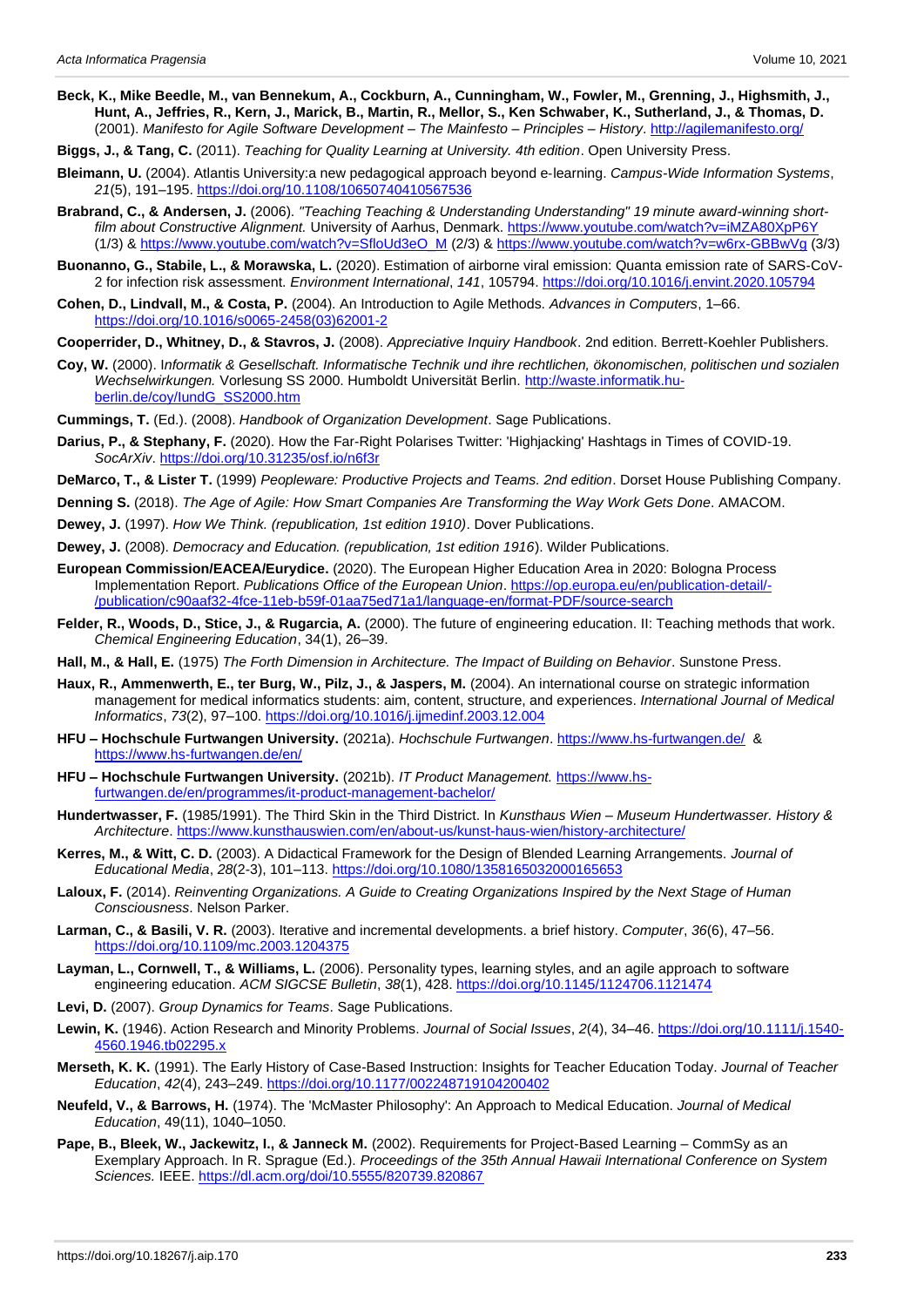- **Paul, J., & Jefferson, F.** (2019). A Comparative Analysis of Student Performance in an Online vs. Face-to-Face Environmental Science Course From 2009 to 2016. *Frontiers in Computer Science*, *1*(7)[. https://doi.org/10.3389/fcomp.2019.00007](https://doi.org/10.3389/fcomp.2019.00007)
- **Scholz, R., & Tietje, O.** (2002). *Embedded case study methods: Integrating quantitative and qualitative knowledge*. Sage Publications.
- **Schön, D.** (1983). *The Reflective Practitioner: How Professionals Think in Action*. Basic Books.
- **Senge, P.** (2006). *The Fifth Discipline. The art and practice of the learning organization*. *Revised edition*. Doubleday.
- **Sennett, R.** (2012). *Together. The Rituals, Pleasures and Politics of Cooperation*. Yale University Press.
- **Slavin, R. E.** (1996). Research on Cooperative Learning and Achievement: What We Know, What We Need to Know. *Contemporary Educational Psychology*, *21*(1), 43–69.<https://doi.org/10.1006/ceps.1996.0004>
- **Smutny, Z.** (2016). Social informatics as a concept: Widening the discourse. *Journal of Information Science*, *42*(5), 681–710. <https://doi.org/10.1177/0165551515608731>
- **Smutny, Z., & Vehovar, V.** (2020). Social Informatics Research: Schools of Thought, Methodological Basis, and Thematic Conceptualization. *Journal of the Association for Information Science and Technology*, *71*(5), 529–539. <https://doi.org/10.1002/asi.24280>
- **Stake, R.** (1995). *The art of case study research*. Sage Publications.
- **Stellenbosch University.** (2021a). *Arts and Social Science. BA (Humanities) with Socio-Informatics.* <https://suinformatics.com/undergraduate-programmes/ba-humanities-with-socio-informatics-as-major/>
- **Stellenbosch University.** (2021b). *Information Science. MA Socio-Informatics*. [https://suinformatics.com/postgraduate](https://suinformatics.com/postgraduate-programmes/ma-socio-informatics/)[programmes/ma-socio-informatics/](https://suinformatics.com/postgraduate-programmes/ma-socio-informatics/)
- **Strauss, A., & Corbin, J.** (1998). *Basics of Qualitative Research. Techniques and Procedures for Developing Grounded Theory*. *2nd Edition*. Sage Publications.
- **Takeuchi, H., & Nonaka, I.** (1986). The new new product development game. *Harvard business review*, 64(1), 137–146. <https://hbr.org/1986/01/the-new-new-product-development-game>
- **Todd, E. M., Watts, L. L., Mulhearn, T. J., Torrence, B. S., Turner, M. R., Connelly, S., & Mumford, M. D.** (2017). A Metaanalytic Comparison of Face-to-Face and Online Delivery in Ethics Instruction: The Case for a Hybrid Approach. *Science and Engineering Ethics*, *23*(6), 1719–1754[. https://doi.org/10.1007/s11948-017-9869-3](https://doi.org/10.1007/s11948-017-9869-3)
- **TU Kaiserslautern.** (2021). *Socioinformatics (B.Sc./M.Sc.).* <https://www.informatik.uni-kl.de/en/studium/studiengaenge/bm-si/>
- **Tuckman, B. W.** (1965). Developmental Sequence in Small Groups. *Psychological Bulletin*, *63*(6), 384–399. <https://doi.org/10.1037/h0022100>
- **Tuckman, B. W., & Jensen, M. A.** (1977). Stages of small-group development revisited. *Group & Organization Studies*, 2(4), 419–427.<https://doi.org/10.1177/105960117700200404>
- **University of Dayton.** (2011). *University Faculty Workload Guidelines*. [https://udayton.edu/provost/\\_resources/docs/facwrkld.pdf](https://udayton.edu/provost/_resources/docs/facwrkld.pdf)
- **University of Ljubljana.** (2021). *Faculty of Social Sciences. Master of Social Informatics.* [https://www.fdv.uni](https://www.fdv.uni-lj.si/en/study/study-at-the-FDV/masters-programmes/study-programmes/master-of-social-informatics-new)[lj.si/en/study/study-at-the-FDV/masters-programmes/study-programmes/master-of-social-informatics-new](https://www.fdv.uni-lj.si/en/study/study-at-the-FDV/masters-programmes/study-programmes/master-of-social-informatics-new)
- **van der Vleuten, C. P. M., Dolmans, D. H. J. M., de Grave, W. S., van Luijk, S. J., Muijtjens, A. M. M., Scherpbier, A. J. J. A., Schuwirth, L. W. T., & Wolfhagen, I. H. A. P.** (2004). Education Research at the Faculty of Medicine, University of Maastricht: Fostering the Interrelationship between Professional and Education Practice. *Academic Medicine*, *79*(10), 990–996.<https://doi.org/10.1097/00001888-200410000-00021>
- **Verein «Pestalozzi im Internet».** (2021). *Heinrich Pestalozzi. Comprehensive Documentation*[. https://en.heinrich](https://en.heinrich-pestalozzi.de/)[pestalozzi.de/](https://en.heinrich-pestalozzi.de/)
- **Weßel, C.** (2010). Software Engineering Culture in Aus- und Weiterbildung Ein Projekt-basiertes Lehr- und Trainingskonzept. In O. Linssen, T. Greb, M. Kuhrmann, D. Lange, & R. Höhn (Eds.) *Integration von Vorgehensmodellen und Projektmanagement. 17. Workshop der Fachgruppe WI-VM der Gesellschaft für Informatik e.V.* (pp. 174–183). Shaker.
- **Weßel, C.** (2015). *Agil lernen und lehren: All | Erfahrungsbericht und Reflexion. Poster zur Fachtagung "Selbstgesteuert, kompetenzorientiert und offen?!"*[. https://www.disc.uni-kl.de/fachtagung2015/wp](https://www.disc.uni-kl.de/fachtagung2015/wp-content/uploads/2015/03/Poster_TUSKO%C2%B415_Wessel.pdf)[content/uploads/2015/03/Poster\\_TUSKO%C2%B415\\_Wessel.pdf](https://www.disc.uni-kl.de/fachtagung2015/wp-content/uploads/2015/03/Poster_TUSKO%C2%B415_Wessel.pdf)
- **Weßel, C.** (2017). *Beraten – Philosophien, Konzepte und das Projekt*. Weidenborn Verlag.
- **Weßel, C.** (2018). *Social Informatics* (translation of the German version in Dec 2021). [https://www.tosaam.de/seminar/social](https://www.tosaam.de/seminar/social-informatics/)[informatics/](https://www.tosaam.de/seminar/social-informatics/)
- **Weßel, C.** (2019). *Andere arbeiten lassen – Lernen und Lehren an Hochschulen mit dem A A L*. Weidenborn Verlag.
- **Weßel, C.** (2021a). *Sozioinformatik – Von Menschen & Computern … und Bibern*. Weidenborn Verlag.
- **Weßel, C.** (2021b). *Social Informatics. Blog (since 2011)*.<https://www.christa-wessel.de/blog/social-informatics/>
- **Weßel, C., & Spreckelsen, C.** (2009). Continued Multidisciplinary Project-based Learning Implementation in Health Informatics. *Methods of Information in Medicine*, *48*(6), 558–563.<https://doi.org/10.3414/me0586>
- **WHO – World Health Organization.** (2021a). *Roadmap to improve and ensure good indoor ventilation in COVID-19 context. 1 March 2021*[. https://www.who.int/publications/i/item/9789240021280](https://www.who.int/publications/i/item/9789240021280)
- **WHO – World Health Organization.** (2021b).<https://www.who.int/>